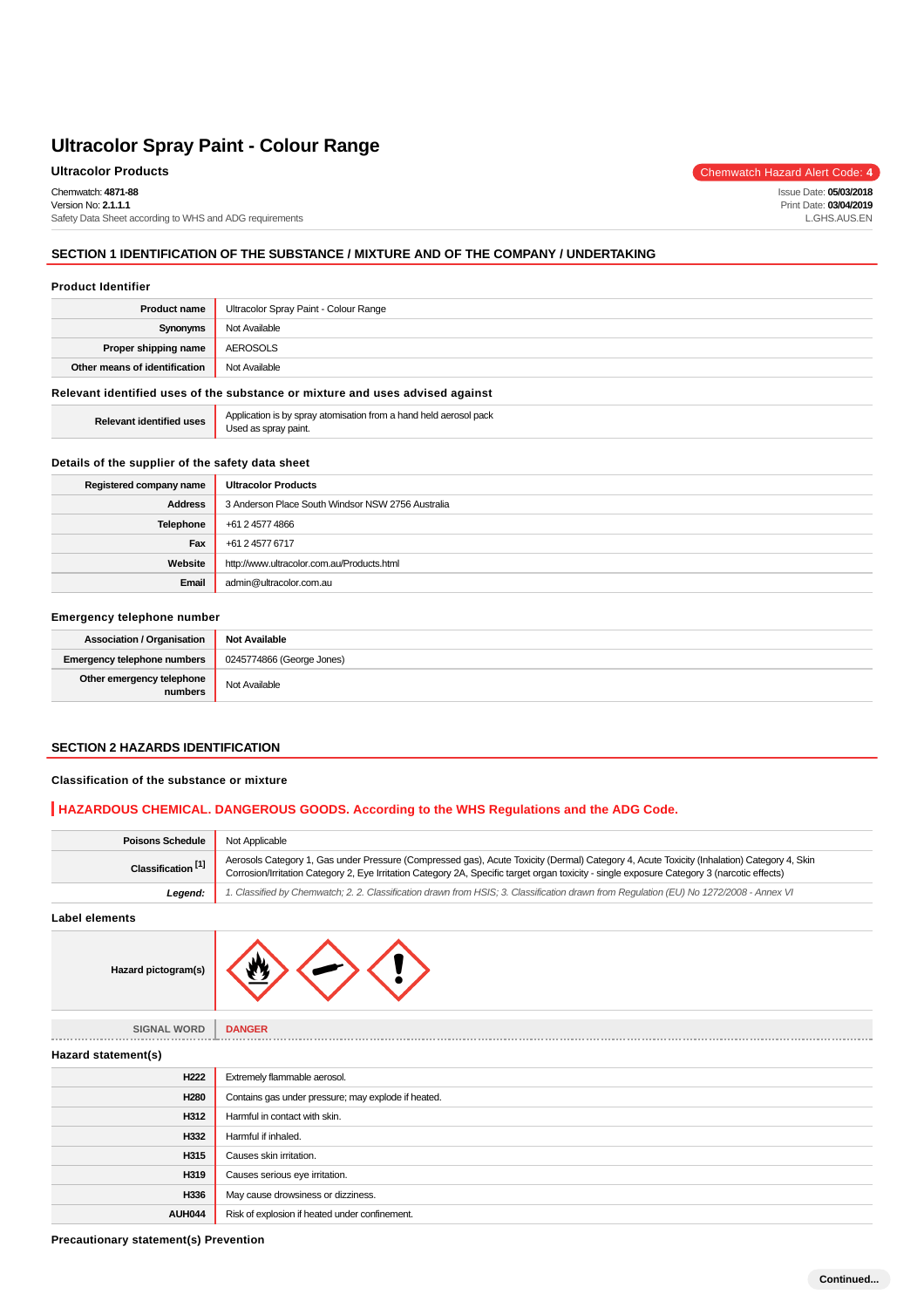| P <sub>210</sub> | Keep away from heat/sparks/open flames/hot surfaces. - No smoking.         |
|------------------|----------------------------------------------------------------------------|
| P211             | Do not spray on an open flame or other ignition source.                    |
| P <sub>251</sub> | Pressurized container: Do not pierce or burn, even after use.              |
| P <sub>271</sub> | Use only outdoors or in a well-ventilated area.                            |
| P <sub>261</sub> | Avoid breathing mist/vapours/spray.                                        |
| P <sub>280</sub> | Wear protective gloves/protective clothing/eye protection/face protection. |

## **Precautionary statement(s) Response**

| P362           | Take off contaminated clothing and wash before reuse.                                                                            |
|----------------|----------------------------------------------------------------------------------------------------------------------------------|
| P305+P351+P338 | IF IN EYES: Rinse cautiously with water for several minutes. Remove contact lenses, if present and easy to do. Continue rinsing. |
| P312           | Call a POISON CENTER or doctor/physician if you feel unwell.                                                                     |
| P337+P313      | If eye irritation persists: Get medical advice/attention.                                                                        |
| P302+P352      | IF ON SKIN: Wash with plenty of soap and water.                                                                                  |
| P304+P340      | IF INHALED: Remove victim to fresh air and keep at rest in a position comfortable for breathing.                                 |
| P332+P313      | If skin irritation occurs: Get medical advice/attention.                                                                         |

#### **Precautionary statement(s) Storage**

| P405      | Store locked up.                                                             |
|-----------|------------------------------------------------------------------------------|
| P410+P403 | Protect from sunlight. Store in a well-ventilated place.                     |
| P410+P412 | Protect from sunlight. Do not expose to temperatures exceeding 50 °C/122 °F. |
| P403+P233 | Store in a well-ventilated place. Keep container tightly closed.             |

#### **Precautionary statement(s) Disposal**

**P501** Dispose of contents/container in accordance with local regulations.

# **SECTION 3 COMPOSITION / INFORMATION ON INGREDIENTS**

#### **Substances**

See section below for composition of Mixtures

#### **Mixtures**

| <b>CAS No</b> | %[weight] | Name                   |
|---------------|-----------|------------------------|
| 1330-20-7     | $5 - 20$  | xylene                 |
| 67-64-1       | $5 - 20$  | acetone                |
| 141-78-6      | $5 - 20$  | ethyl acetate          |
| Not Available | 10-30     | acrylic resin          |
| Not Available | 10-20     | pigments unregulated   |
| 68476-85-7.   | 20-40     | hydrocarbon propellant |

# **SECTION 4 FIRST AID MEASURES**

#### **Description of first aid measures**

| <b>Eye Contact</b>  | If aerosols come in contact with the eyes:<br>In mediately hold the eyelids apart and flush the eye with fresh running water.<br>Ensure complete irrigation of the eye by keeping eyelids apart and away from eye and moving the eyelids by occasionally lifting the upper and lower lids.<br>► Seek medical attention without delay; if pain persists or recurs seek medical attention.<br>► Removal of contact lenses after an eye injury should only be undertaken by skilled personnel.                                                        |
|---------------------|----------------------------------------------------------------------------------------------------------------------------------------------------------------------------------------------------------------------------------------------------------------------------------------------------------------------------------------------------------------------------------------------------------------------------------------------------------------------------------------------------------------------------------------------------|
| <b>Skin Contact</b> | If skin contact occurs:<br>Inmediately remove all contaminated clothing, including footwear.<br>Flush skin and hair with running water (and soap if available).<br>$\blacktriangleright$ Seek medical attention in event of irritation.                                                                                                                                                                                                                                                                                                            |
| Inhalation          | If aerosols, fumes or combustion products are inhaled:<br>$\blacktriangleright$ Remove to fresh air.<br>Lay patient down. Keep warm and rested.<br>► Prostheses such as false teeth, which may block airway, should be removed, where possible, prior to initiating first aid procedures.<br>If breathing is shallow or has stopped, ensure clear airway and apply resuscitation, preferably with a demand valve resuscitator, bag-valve mask device, or<br>pocket mask as trained. Perform CPR if necessary.<br>Transport to hospital, or doctor. |
| Ingestion           | Not considered a normal route of entry.<br>If swallowed do <b>NOT</b> induce vomiting.<br>If vomiting occurs, lean patient forward or place on left side (head-down position, if possible) to maintain open airway and prevent aspiration.<br>• Observe the patient carefully.<br>► Never give liquid to a person showing signs of being sleepy or with reduced awareness; i.e. becoming unconscious.<br>► Give water to rinse out mouth, then provide liquid slowly and as much as casualty can comfortably drink.<br>Seek medical advice.        |

#### **Indication of any immediate medical attention and special treatment needed**

For acute or short term repeated exposures to xylene: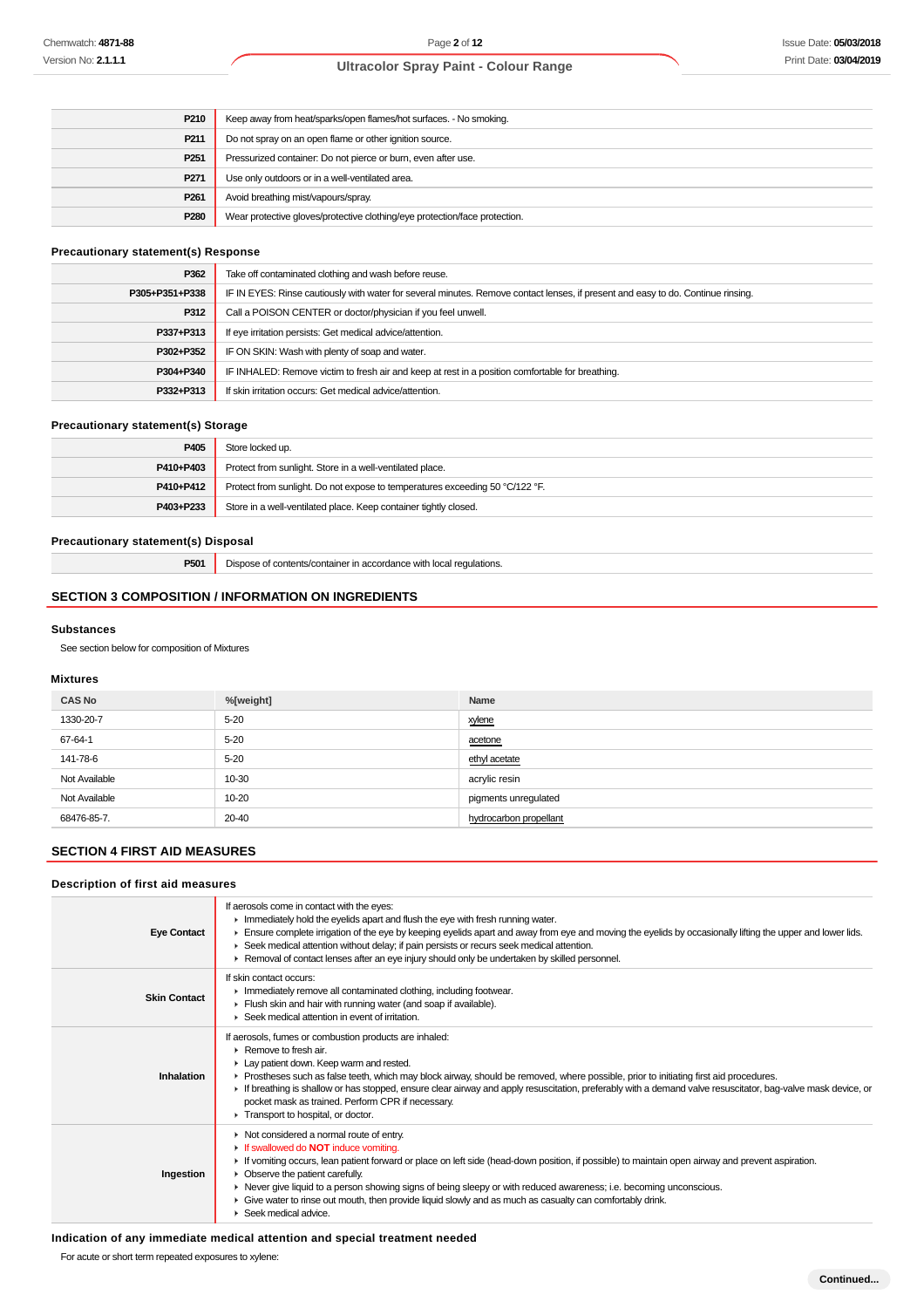**Continued...**

#### **Ultracolor Spray Paint - Colour Range**

- Gastro-intestinal absorption is significant with ingestions. For ingestions exceeding 1-2 ml (xylene)/kg, intubation and lavage with cuffed endotracheal tube is recommended. The use of charcoal and cathartics is equivocal.
- Pulmonary absorption is rapid with about 60-65% retained at rest.
- Primary threat to life from ingestion and/or inhalation, is respiratory failure. Patients should be quickly evaluated for signs of respiratory distress (e.g. cyanosis, tachypnoea, intercostal retraction, obtundation) and given oxygen. Patients with inadequate tidal volumes or
- poor arterial blood gases (pO2 < 50 mm Hg or pCO2 > 50 mm Hg) should be intubated. Arrhythmias complicate some hydrocarbon ingestion and/or inhalation and electrocardiographic evidence of myocardial injury has been reported; intravenous lines and cardiac monitors should
- be established in obviously symptomatic patients. The lungs excrete inhaled solvents, so that hyperventilation improves clearance.
- A chest x-ray should be taken immediately after stabilisation of breathing and circulation to document aspiration and detect the presence of pneumothorax.
- Epinephrine (adrenalin) is not recommended for treatment of bronchospasm because of potential myocardial sensitisation to catecholamines. Inhaled cardioselective bronchodilators (e.g. Alupent, Salbutamol) are the preferred agents, with aminophylline a second choice.

BIOLOGICAL EXPOSURE INDEX - BEI

These represent the determinants observed in specimens collected from a healthy worker exposed at the Exposure Standard (ES or TLV):

| Determinant                    | Index                | <b>Sampling Time</b> | Comments |
|--------------------------------|----------------------|----------------------|----------|
| Methylhippu-ric acids in urine | 1.5 gm/gm creatinine | End of shift         |          |
|                                | 2 mg/min             | Last 4 hrs of shift  |          |

#### **SECTION 5 FIREFIGHTING MEASURES**

#### **Extinguishing media**

**SMALL FIRE:**

Water spray, dry chemical or CO2 **LARGE FIRE:** Water spray or fog.

#### **Special hazards arising from the substrate or mixture**

| <b>Fire Incompatibility</b>    | Avoid contamination with oxidising agents i.e. nitrates, oxidising acids, chlorine bleaches, pool chlorine etc. as ignition may result                                                                                                                                                                                                                                                                                                                                                                                                                                                                                                                                                                                                                                                                                      |  |  |  |
|--------------------------------|-----------------------------------------------------------------------------------------------------------------------------------------------------------------------------------------------------------------------------------------------------------------------------------------------------------------------------------------------------------------------------------------------------------------------------------------------------------------------------------------------------------------------------------------------------------------------------------------------------------------------------------------------------------------------------------------------------------------------------------------------------------------------------------------------------------------------------|--|--|--|
| <b>Advice for firefighters</b> |                                                                                                                                                                                                                                                                                                                                                                                                                                                                                                                                                                                                                                                                                                                                                                                                                             |  |  |  |
| <b>Fire Fighting</b>           | Alert Fire Brigade and tell them location and nature of hazard.<br>• May be violently or explosively reactive.<br>• Wear breathing apparatus plus protective gloves.<br>Prevent, by any means available, spillage from entering drains or water course.<br>If safe, switch off electrical equipment until vapour fire hazard removed.<br>• Use water delivered as a fine spray to control fire and cool adjacent area.<br>DO NOT approach containers suspected to be hot.<br>Cool fire exposed containers with water spray from a protected location.<br>If safe to do so, remove containers from path of fire.<br>Equipment should be thoroughly decontaminated after use.                                                                                                                                                 |  |  |  |
| <b>Fire/Explosion Hazard</b>   | Liquid and vapour are highly flammable.<br>▶ Severe fire hazard when exposed to heat or flame.<br>• Vapour forms an explosive mixture with air.<br>► Severe explosion hazard, in the form of vapour, when exposed to flame or spark.<br>▶ Vapour may travel a considerable distance to source of ignition.<br>Heating may cause expansion or decomposition with violent container rupture.<br>Aerosol cans may explode on exposure to naked flames.<br>▶ Rupturing containers may rocket and scatter burning materials.<br>Hazards may not be restricted to pressure effects.<br>• May emit acrid, poisonous or corrosive fumes.<br>• On combustion, may emit toxic fumes of carbon monoxide (CO).<br>Combustion products include:<br>carbon dioxide (CO2)<br>other pyrolysis products typical of burning organic material. |  |  |  |
| <b>HAZCHEM</b>                 | 2Y                                                                                                                                                                                                                                                                                                                                                                                                                                                                                                                                                                                                                                                                                                                                                                                                                          |  |  |  |
|                                |                                                                                                                                                                                                                                                                                                                                                                                                                                                                                                                                                                                                                                                                                                                                                                                                                             |  |  |  |

# **SECTION 6 ACCIDENTAL RELEASE MEASURES**

#### **Personal precautions, protective equipment and emergency procedures**

See section 8

#### **Environmental precautions**

See section 12

#### **Methods and material for containment and cleaning up**

| <b>Minor Spills</b> | • Clean up all spills immediately.<br>Avoid breathing vapours and contact with skin and eyes.<br>• Wear protective clothing, impervious gloves and safety glasses.<br>Shut off all possible sources of ignition and increase ventilation.<br>$\triangleright$ Wipe up.<br>If safe, damaged cans should be placed in a container outdoors, away from all ignition sources, until pressure has dissipated.<br>• Undamaged cans should be gathered and stowed safely.     |
|---------------------|------------------------------------------------------------------------------------------------------------------------------------------------------------------------------------------------------------------------------------------------------------------------------------------------------------------------------------------------------------------------------------------------------------------------------------------------------------------------|
| <b>Major Spills</b> | $\triangleright$ Clear area of personnel and move upwind.<br>Alert Fire Brigade and tell them location and nature of hazard.<br>$\triangleright$ May be violently or explosively reactive.<br>• Wear breathing apparatus plus protective gloves.<br>▶ Prevent, by any means available, spillage from entering drains or water courses<br>• No smoking, naked lights or ignition sources.<br>$\blacktriangleright$ Increase ventilation.<br>Stop leak if safe to do so. |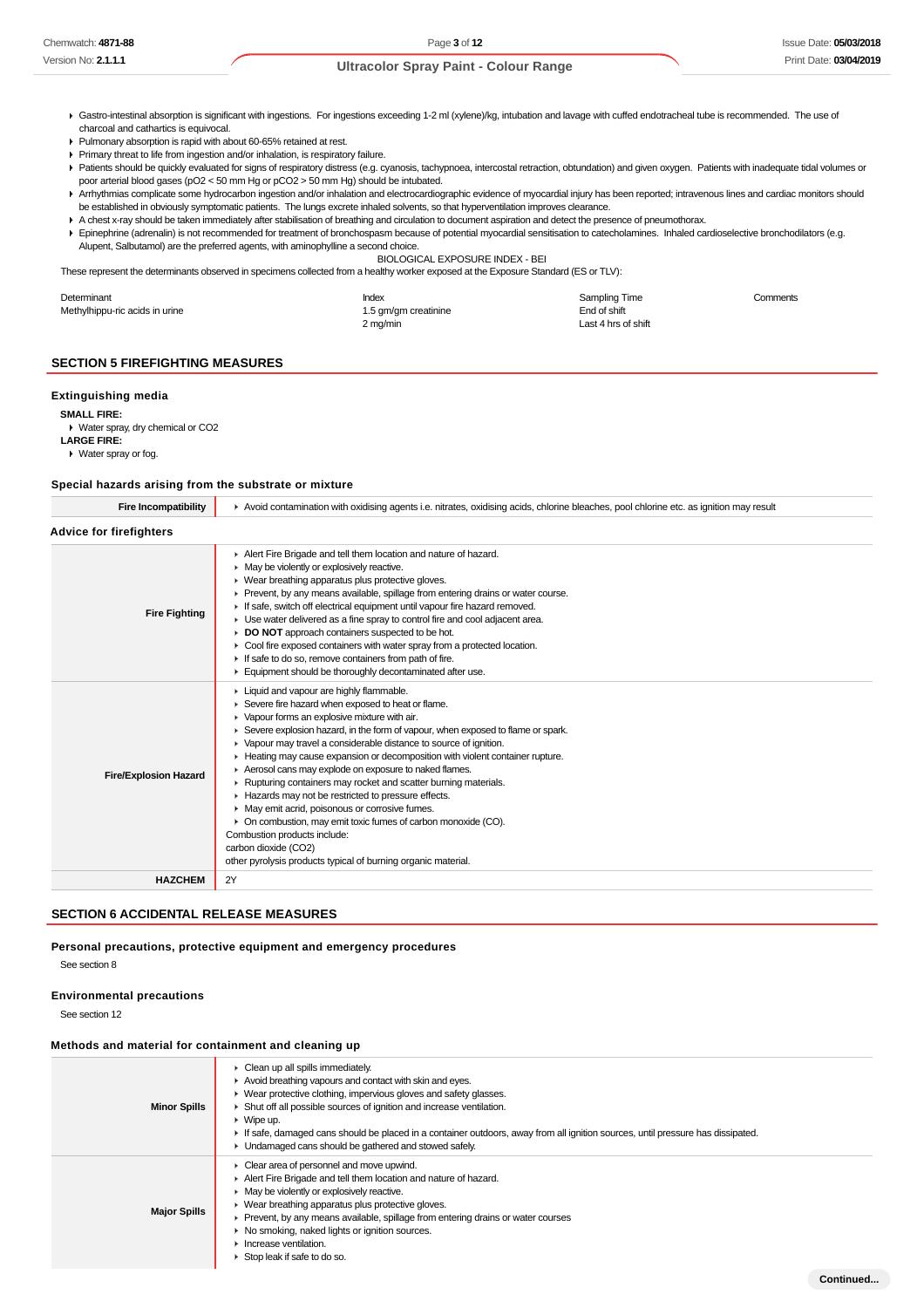#### Issue Date: **05/03/2018** Print Date: **03/04/2019**

# **Ultracolor Spray Paint - Colour Range**

▶ Water spray or fog may be used to disperse / absorb vapour. Absorb or cover spill with sand, earth, inert materials or vermiculite. If safe, damaged cans should be placed in a container outdoors, away from ignition sources, until pressure has dissipated. **I** Undamaged cans should be gathered and stowed safely. Collect residues and seal in labelled drums for disposal.

Personal Protective Equipment advice is contained in Section 8 of the SDS.

# **SECTION 7 HANDLING AND STORAGE**

| Precautions for safe handling |                                                                                                                                                                                                                                                                                                                                                                                                                                                                                                                                                                                                                                                                                                                                                                                                                                                                                                                                                                                                                                         |
|-------------------------------|-----------------------------------------------------------------------------------------------------------------------------------------------------------------------------------------------------------------------------------------------------------------------------------------------------------------------------------------------------------------------------------------------------------------------------------------------------------------------------------------------------------------------------------------------------------------------------------------------------------------------------------------------------------------------------------------------------------------------------------------------------------------------------------------------------------------------------------------------------------------------------------------------------------------------------------------------------------------------------------------------------------------------------------------|
| Safe handling                 | DO NOT allow clothing wet with material to stay in contact with skin<br>Avoid all personal contact, including inhalation.<br>▶ Wear protective clothing when risk of exposure occurs.<br>Use in a well-ventilated area.<br>Prevent concentration in hollows and sumps.<br>DO NOT enter confined spaces until atmosphere has been checked.<br>Avoid smoking, naked lights or ignition sources.<br>Avoid contact with incompatible materials.<br>• When handling, DO NOT eat, drink or smoke.<br>DO NOT incinerate or puncture aerosol cans.<br>DO NOT spray directly on humans, exposed food or food utensils.<br>Avoid physical damage to containers.<br>Always wash hands with soap and water after handling.<br>• Work clothes should be laundered separately.<br>Use good occupational work practice.<br>• Observe manufacturer's storage and handling recommendations contained within this SDS.<br>Atmosphere should be regularly checked against established exposure standards to ensure safe working conditions are maintained. |
| Other information             | Store below 38 deg. C.<br>▶ Keep dry to avoid corrosion of cans. Corrosion may result in container perforation and internal pressure may eject contents of can<br>Store in original containers in approved flammable liquid storage area.<br>DO NOT store in pits, depressions, basements or areas where vapours may be trapped.<br>• No smoking, naked lights, heat or ignition sources.<br>▶ Keep containers securely sealed. Contents under pressure.<br>Store away from incompatible materials.<br>Store in a cool, dry, well ventilated area.<br>Avoid storage at temperatures higher than 40 deg C.<br>Store in an upright position.<br>Protect containers against physical damage.<br>• Check regularly for spills and leaks.<br>• Observe manufacturer's storage and handling recommendations contained within this SDS.                                                                                                                                                                                                        |
|                               | Conditions for safe storage, including any incompatibilities                                                                                                                                                                                                                                                                                                                                                                                                                                                                                                                                                                                                                                                                                                                                                                                                                                                                                                                                                                            |

| Suitable container      | Aerosol dispenser.<br>• Check that containers are clearly labelled. |
|-------------------------|---------------------------------------------------------------------|
| Storage incompatibility | Avoid storage with oxidisers                                        |

## **SECTION 8 EXPOSURE CONTROLS / PERSONAL PROTECTION**

# **Control parameters**

#### **OCCUPATIONAL EXPOSURE LIMITS (OEL)**

**INGREDIENT DATA**

| Source                       | Ingredient             | <b>Material name</b>          | <b>TWA</b>            | <b>STEL</b>           | Peak          | <b>Notes</b>  |
|------------------------------|------------------------|-------------------------------|-----------------------|-----------------------|---------------|---------------|
| Australia Exposure Standards | xylene                 | Xylene (o-, m-, p- isomers)   | 80 ppm / 350 mg/m3    | 655 mg/m3 / 150 ppm   | Not Available | Not Available |
| Australia Exposure Standards | acetone                | Acetone                       | 500 ppm / 1185 mg/m3  | 2375 mg/m3 / 1000 ppm | Not Available | Not Available |
| Australia Exposure Standards | ethyl acetate          | Ethyl acetate                 | 200 ppm / 720 mg/m3   | 1440 mg/m3 / 400 ppm  | Not Available | Not Available |
| Australia Exposure Standards | hydrocarbon propellant | LPG (liquified petroleum gas) | 1000 ppm / 1800 mg/m3 | Not Available         | Not Available | Not Available |

**EMERGENCY LIMITS**

|                        | - רייים ו סיום ושפח               |               |                     |               |               |  |  |
|------------------------|-----------------------------------|---------------|---------------------|---------------|---------------|--|--|
| Ingredient             | <b>Material name</b>              | TEEL-1        |                     | TEEL-2        | TEEL-3        |  |  |
| xylene                 | Xylenes                           | Not Available |                     | Not Available | Not Available |  |  |
| acetone                | Acetone                           | Not Available |                     | Not Available | Not Available |  |  |
| ethyl acetate          | Ethyl acetate                     | 1,200 ppm     |                     | 1,700 ppm     | 10000 ppm     |  |  |
| hydrocarbon propellant | Liquified petroleum gas; (L.P.G.) | 65,000 ppm    |                     | 2.30E+05 ppm  | 4.00E+05 ppm  |  |  |
|                        |                                   |               |                     |               |               |  |  |
| Ingredient             | <b>Original IDLH</b>              |               | <b>Revised IDLH</b> |               |               |  |  |
| xylene                 | 900 ppm                           |               | Not Available       |               |               |  |  |
| acetone                | 2,500 ppm                         |               | Not Available       |               |               |  |  |
| ethyl acetate          | 2,000 ppm                         |               | Not Available       |               |               |  |  |
| hydrocarbon propellant | 2,000 ppm                         |               | Not Available       |               |               |  |  |
|                        |                                   |               |                     |               |               |  |  |

#### **MATERIAL DATA**

None assigned. Refer to individual constituents.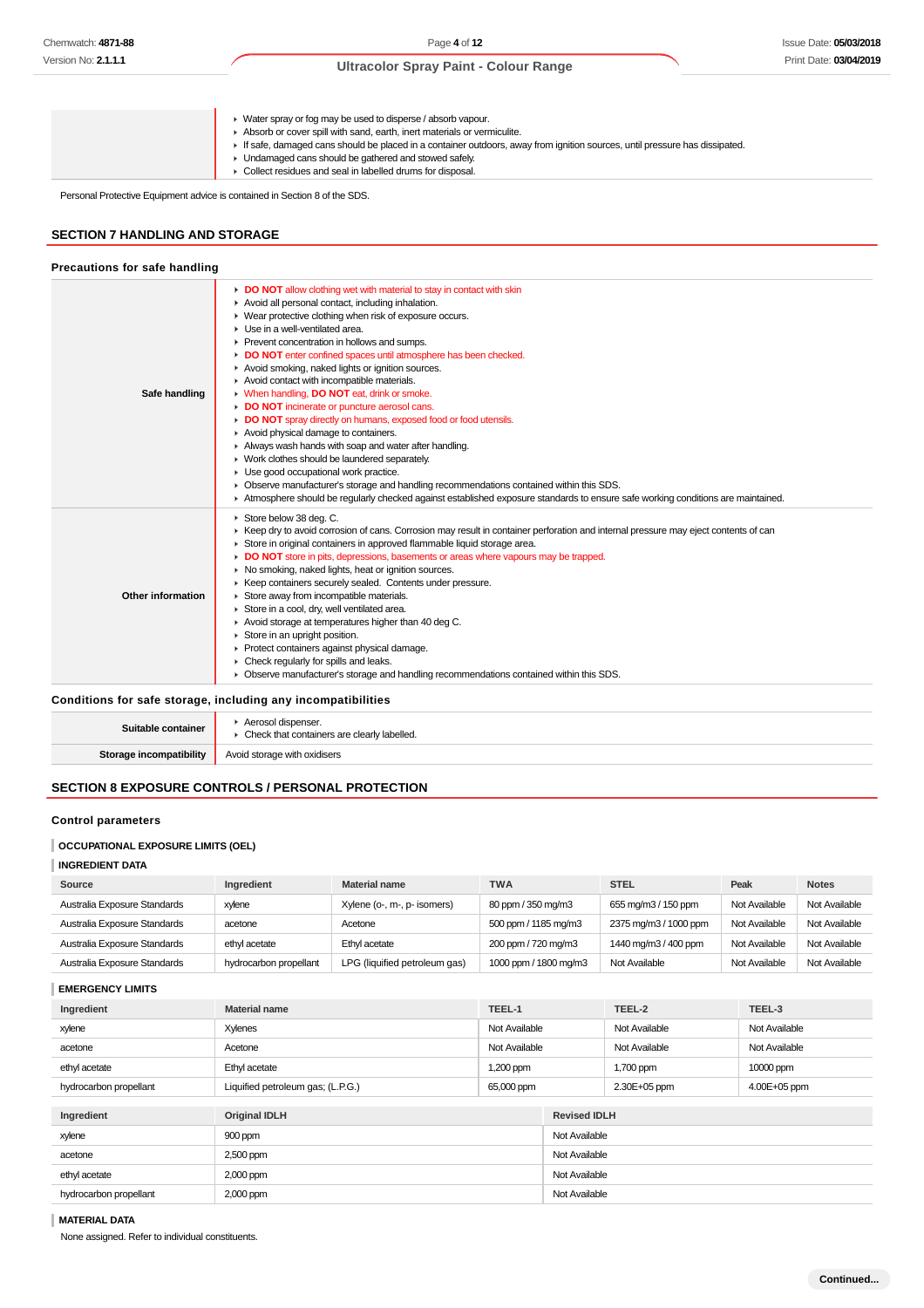| <b>Exposure controls</b>            |                                                                                                                                                                                                                                                                                                                                                                                                                                                                                                                                                                                                                                                                                                                                                                                                                                                                                                                                                                                                                                                                                                                                                                                                                                                                                                                                                                                                                                                  |                                  |                            |
|-------------------------------------|--------------------------------------------------------------------------------------------------------------------------------------------------------------------------------------------------------------------------------------------------------------------------------------------------------------------------------------------------------------------------------------------------------------------------------------------------------------------------------------------------------------------------------------------------------------------------------------------------------------------------------------------------------------------------------------------------------------------------------------------------------------------------------------------------------------------------------------------------------------------------------------------------------------------------------------------------------------------------------------------------------------------------------------------------------------------------------------------------------------------------------------------------------------------------------------------------------------------------------------------------------------------------------------------------------------------------------------------------------------------------------------------------------------------------------------------------|----------------------------------|----------------------------|
|                                     | Engineering controls are used to remove a hazard or place a barrier between the worker and the hazard. Well-designed engineering controls can be<br>highly effective in protecting workers and will typically be independent of worker interactions to provide this high level of protection.<br>The basic types of engineering controls are:<br>Process controls which involve changing the way a job activity or process is done to reduce the risk.<br>Enclosure and/or isolation of emission source which keeps a selected hazard "physically" away from the worker and ventilation that strategically "adds" and<br>"removes" air in the work environment. Ventilation can remove or dilute an air contaminant if designed properly. The design of a ventilation system must<br>match the particular process and chemical or contaminant in use.<br>Employers may need to use multiple types of controls to prevent employee overexposure.<br>General exhaust is adequate under normal conditions. If risk of overexposure exists, wear SAA approved respirator. Correct fit is essential to obtain<br>adequate protection.<br>Provide adequate ventilation in warehouse or closed storage areas.<br>Air contaminants generated in the workplace possess varying "escape" velocities which, in turn, determine the "capture velocities" of fresh circulating air<br>required to effectively remove the contaminant.<br>Type of Contaminant: |                                  | Speed:                     |
|                                     | aerosols, (released at low velocity into zone of active generation)                                                                                                                                                                                                                                                                                                                                                                                                                                                                                                                                                                                                                                                                                                                                                                                                                                                                                                                                                                                                                                                                                                                                                                                                                                                                                                                                                                              |                                  | $0.5 - 1$ m/s              |
| Appropriate engineering<br>controls | direct spray, spray painting in shallow booths, gas discharge (active generation into zone of rapid air motion)                                                                                                                                                                                                                                                                                                                                                                                                                                                                                                                                                                                                                                                                                                                                                                                                                                                                                                                                                                                                                                                                                                                                                                                                                                                                                                                                  |                                  | 1-2.5 m/s (200-500 f/min.) |
|                                     | Within each range the appropriate value depends on:                                                                                                                                                                                                                                                                                                                                                                                                                                                                                                                                                                                                                                                                                                                                                                                                                                                                                                                                                                                                                                                                                                                                                                                                                                                                                                                                                                                              |                                  |                            |
|                                     | Lower end of the range                                                                                                                                                                                                                                                                                                                                                                                                                                                                                                                                                                                                                                                                                                                                                                                                                                                                                                                                                                                                                                                                                                                                                                                                                                                                                                                                                                                                                           | Upper end of the range           |                            |
|                                     | 1: Room air currents minimal or favourable to capture                                                                                                                                                                                                                                                                                                                                                                                                                                                                                                                                                                                                                                                                                                                                                                                                                                                                                                                                                                                                                                                                                                                                                                                                                                                                                                                                                                                            | 1: Disturbing room air currents  |                            |
|                                     | 2: Contaminants of low toxicity or of nuisance value only.                                                                                                                                                                                                                                                                                                                                                                                                                                                                                                                                                                                                                                                                                                                                                                                                                                                                                                                                                                                                                                                                                                                                                                                                                                                                                                                                                                                       | 2: Contaminants of high toxicity |                            |
|                                     | 3: Intermittent, low production.                                                                                                                                                                                                                                                                                                                                                                                                                                                                                                                                                                                                                                                                                                                                                                                                                                                                                                                                                                                                                                                                                                                                                                                                                                                                                                                                                                                                                 | 3: High production, heavy use    |                            |
|                                     | 4: Large hood or large air mass in motion                                                                                                                                                                                                                                                                                                                                                                                                                                                                                                                                                                                                                                                                                                                                                                                                                                                                                                                                                                                                                                                                                                                                                                                                                                                                                                                                                                                                        | 4: Small hood-local control only |                            |
| <b>Personal protection</b>          | the extraction apparatus, make it essential that theoretical air velocities are multiplied by factors of 10 or more when extraction systems are installed or<br>used.                                                                                                                                                                                                                                                                                                                                                                                                                                                                                                                                                                                                                                                                                                                                                                                                                                                                                                                                                                                                                                                                                                                                                                                                                                                                            |                                  |                            |
|                                     | No special equipment for minor exposure i.e. when handling small quantities.                                                                                                                                                                                                                                                                                                                                                                                                                                                                                                                                                                                                                                                                                                                                                                                                                                                                                                                                                                                                                                                                                                                                                                                                                                                                                                                                                                     |                                  |                            |
| Eye and face protection             | <b>OTHERWISE:</b> For potentially moderate or heavy exposures:<br>▶ Safety glasses with side shields.<br>► NOTE: Contact lenses pose a special hazard; soft lenses may absorb irritants and ALL lenses concentrate them.                                                                                                                                                                                                                                                                                                                                                                                                                                                                                                                                                                                                                                                                                                                                                                                                                                                                                                                                                                                                                                                                                                                                                                                                                         |                                  |                            |
| <b>Skin protection</b>              | See Hand protection below                                                                                                                                                                                                                                                                                                                                                                                                                                                                                                                                                                                                                                                                                                                                                                                                                                                                                                                                                                                                                                                                                                                                                                                                                                                                                                                                                                                                                        |                                  |                            |
| <b>Hands/feet protection</b>        | ▶ No special equipment needed when handling small quantities.<br>OTHERWISE:<br>For potentially moderate exposures:<br>▶ Wear general protective gloves, eg. light weight rubber gloves.<br>F For potentially heavy exposures:<br>▶ Wear chemical protective gloves, eg. PVC. and safety footwear.                                                                                                                                                                                                                                                                                                                                                                                                                                                                                                                                                                                                                                                                                                                                                                                                                                                                                                                                                                                                                                                                                                                                                |                                  |                            |
| <b>Body protection</b>              | See Other protection below                                                                                                                                                                                                                                                                                                                                                                                                                                                                                                                                                                                                                                                                                                                                                                                                                                                                                                                                                                                                                                                                                                                                                                                                                                                                                                                                                                                                                       |                                  |                            |
|                                     | No special equipment needed when handling small quantities.                                                                                                                                                                                                                                                                                                                                                                                                                                                                                                                                                                                                                                                                                                                                                                                                                                                                                                                                                                                                                                                                                                                                                                                                                                                                                                                                                                                      |                                  |                            |

## **Recommended material(s)**

#### **GLOVE SELECTION INDEX**

Glove selection is based on a modified presentation of the:

 **"Forsberg Clothing Performance Index".** The effect(s) of the following substance(s) are taken into account in the **computer-**

**generated** selection:

Ultracolor Spray Paint - Colour Range

| <b>Material</b>       | <b>CPI</b> |
|-----------------------|------------|
| <b>BUTYL</b>          | C          |
| <b>BUTYL/NEOPRENE</b> | C          |
| <b>CPE</b>            | C          |
| <b>HYPALON</b>        | C          |
| NAT+NEOPR+NITRILE     | C          |

#### **Respiratory protection**

Type AX Filter of sufficient capacity. (AS/NZS 1716 & 1715, EN 143:2000 & 149:2001, ANSI Z88 or national equivalent)

Where the concentration of gas/particulates in the breathing zone, approaches or exceeds the "Exposure Standard" (or ES), respiratory protection is required.

Degree of protection varies with both face-piece and Class of filter; the nature of protection varies with Type of filter.

| <b>Required Minimum</b><br><b>Protection Factor</b> | <b>Half-Face</b><br>Respirator | <b>Full-Face</b><br>Respirator | <b>Powered Air</b><br>Respirator |
|-----------------------------------------------------|--------------------------------|--------------------------------|----------------------------------|
| up to $10 \times ES$                                | AX-AUS / Class                 | ۰                              | AX-PAPR-AUS /<br>Class 1         |
| up to $50 \times ES$                                | Air-line*                      | ۰                              |                                  |
| up to $100 \times ES$                               |                                | $AX-3$                         | ۰                                |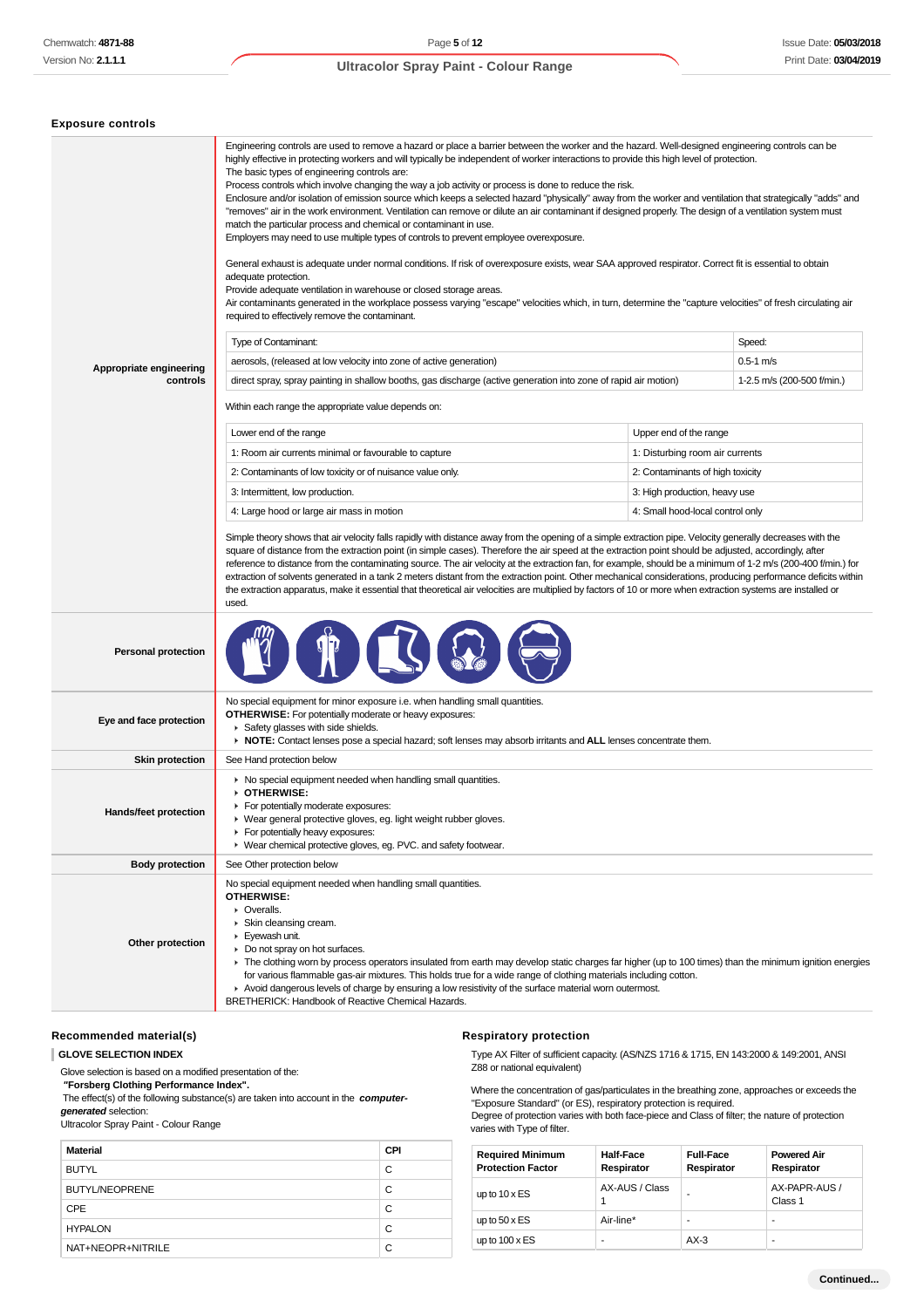| <b>NATURAL RUBBER</b> | C |
|-----------------------|---|
| NATURAL+NEOPRENE      | C |
| <b>NEOPRENE</b>       | C |
| NEOPRENE/NATURAL      | C |
| <b>NITRILE</b>        | C |
| NITRILE+PVC           | C |
| PE/EVAL/PE            | C |
| <b>PVA</b>            | C |
| <b>PVC</b>            | C |
| PVDC/PE/PVDC          | C |
| SARANEX-23            | C |
| SARANEX-23 2-PLY      | C |
| <b>TEFLON</b>         | C |
| <b>VITON</b>          | C |
| VITON/CHLOROBUTYL     | C |
| <b>VITON/NEOPRENE</b> | C |

\* CPI - Chemwatch Performance Index

A: Best Selection

B: Satisfactory; may degrade after 4 hours continuous immersion

C: Poor to Dangerous Choice for other than short term immersion

**NOTE**: As a series of factors will influence the actual performance of the glove, a final

selection must be based on detailed observation. -

\* Where the glove is to be used on a short term, casual or infrequent basis, factors such as "feel" or convenience (e.g. disposability), may dictate a choice of gloves which might otherwise be unsuitable following long-term or frequent use. A qualified practitioner should be consulted.

## **SECTION 9 PHYSICAL AND CHEMICAL PROPERTIES**

#### **Information on basic physical and chemical properties**

| Appearance | Supplied as an aerosol pack. Contents under PRESSURE. Contains highly flammable hydrocarbon propellant.<br>Highly flammable coloured liquid with solvent odour; does not mix with water. |
|------------|------------------------------------------------------------------------------------------------------------------------------------------------------------------------------------------|
|------------|------------------------------------------------------------------------------------------------------------------------------------------------------------------------------------------|

| <b>Physical state</b>                           | Liquid            | Relative density (Water = 1)               | Not Available  |
|-------------------------------------------------|-------------------|--------------------------------------------|----------------|
| Odour                                           | Not Available     | Partition coefficient n-octanol /<br>water | Not Available  |
| <b>Odour threshold</b>                          | Not Available     | Auto-ignition temperature (°C)             | Not Available  |
| pH (as supplied)                                | Not Applicable    | <b>Decomposition temperature</b>           | Not Available  |
| Melting point / freezing point<br>(°C)          | Not Available     | <b>Viscosity (cSt)</b>                     | Not Available  |
| Initial boiling point and boiling<br>range (°C) | Not Available     | Molecular weight (g/mol)                   | Not Applicable |
| Flash point (°C)                                | -81 (propellant)  | <b>Taste</b>                               | Not Available  |
| <b>Evaporation rate</b>                         | Fast              | <b>Explosive properties</b>                | Not Available  |
| Flammability                                    | HIGHLY FLAMMABLE. | <b>Oxidising properties</b>                | Not Available  |
| Upper Explosive Limit (%)                       | 13.0              | Surface Tension (dyn/cm or<br>$mN/m$ )     | Not Available  |
| Lower Explosive Limit (%)                       | 0.8               | <b>Volatile Component (%vol)</b>           | Not Available  |
| Vapour pressure (kPa)                           | Not Available     | Gas group                                  | Not Available  |
| Solubility in water                             | Immiscible        | pH as a solution (1%)                      | Not Applicable |
| Vapour density $(Air = 1)$                      | >1                | VOC g/L                                    | Not Available  |

#### **SECTION 10 STABILITY AND REACTIVITY**

| Reactivity                                 | See section 7                                                                                                                    |
|--------------------------------------------|----------------------------------------------------------------------------------------------------------------------------------|
| <b>Chemical stability</b>                  | Elevated temperatures.<br>Presence of open flame.<br>▶ Product is considered stable.<br>Hazardous polymerisation will not occur. |
| Possibility of hazardous<br>reactions      | See section 7                                                                                                                    |
| <b>Conditions to avoid</b>                 | See section 7                                                                                                                    |
| Incompatible materials                     | See section 7                                                                                                                    |
| <b>Hazardous decomposition</b><br>products | See section 5                                                                                                                    |

#### **SECTION 11 TOXICOLOGICAL INFORMATION**

 $100+x$  ES  $\qquad \qquad$  -  $\qquad \qquad$  Air-line\*\*

\* - Continuous-flow; \*\* - Continuous-flow or positive pressure demand A(All classes) = Organic vapours, B AUS or B1 = Acid gasses, B2 = Acid gas or hydrogen  $c$ yanide(HCN), B3 = Acid gas or hydrogen cyanide(HCN), E = Sulfur dioxide(SO2), G = Agricultural chemicals, K = Ammonia(NH3), Hg = Mercury, NO = Oxides of nitrogen, MB = Methyl bromide, AX = Low boiling point organic compounds(below 65 degC)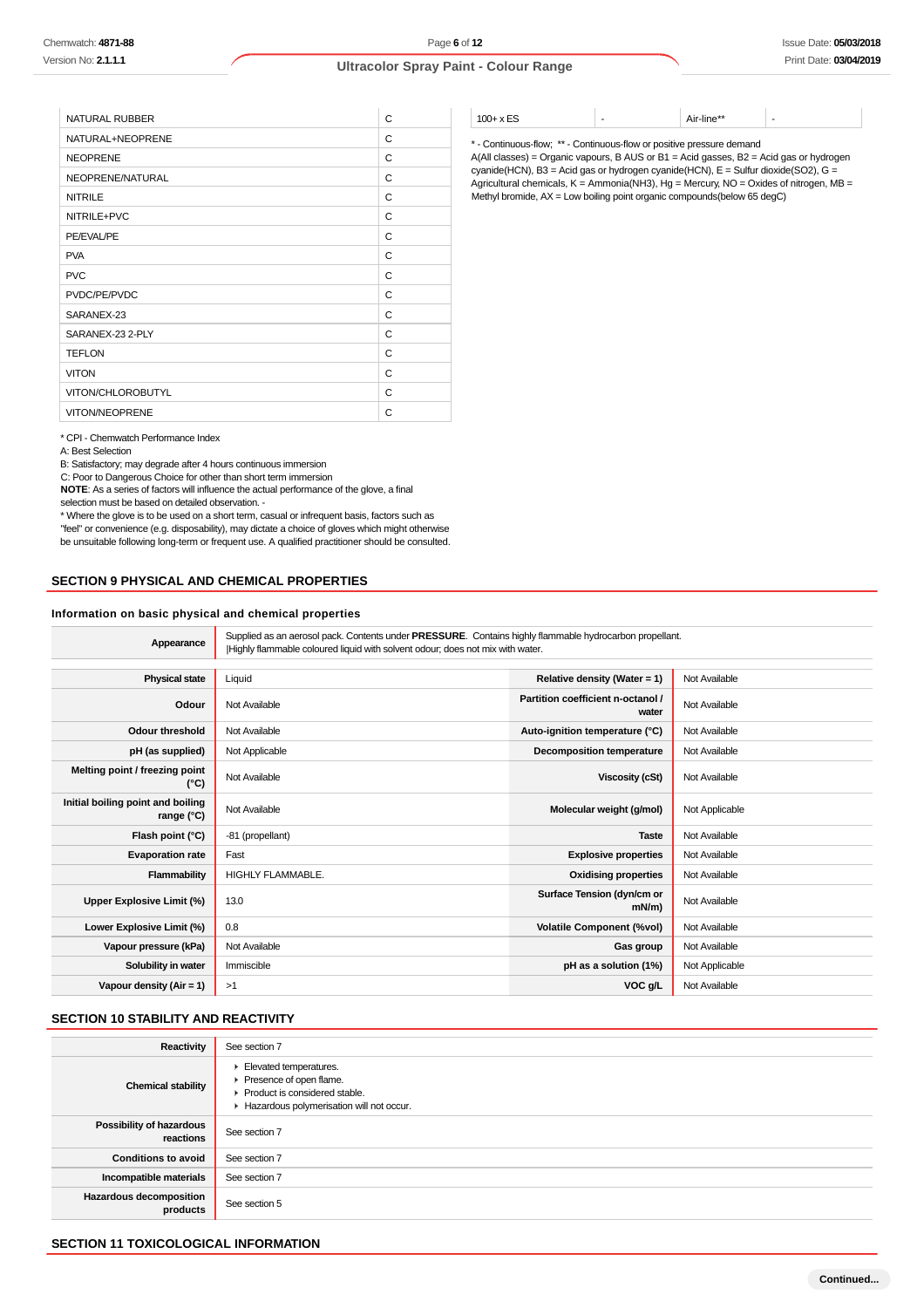# **Information on toxicological effects**

| Inhaled                                         | Acute effects from inhalation of high concentrations of vapour are pulmonary irritation, including coughing, with nausea; central nervous system depression<br>- characterised by headache and dizziness, increased reaction time, fatigue and loss of co-ordination<br>If exposure to highly concentrated solvent atmosphere is prolonged this may lead to narcosis, unconsciousness, even coma and possible death.<br><b>WARNING:</b> Intentional misuse by concentrating/inhaling contents may be lethal.                                                                                                                                                                                                                                                                                                                                                                                                                                                                                                                                                     |                                                                                                                                                                                                                                                                                                                  |  |
|-------------------------------------------------|------------------------------------------------------------------------------------------------------------------------------------------------------------------------------------------------------------------------------------------------------------------------------------------------------------------------------------------------------------------------------------------------------------------------------------------------------------------------------------------------------------------------------------------------------------------------------------------------------------------------------------------------------------------------------------------------------------------------------------------------------------------------------------------------------------------------------------------------------------------------------------------------------------------------------------------------------------------------------------------------------------------------------------------------------------------|------------------------------------------------------------------------------------------------------------------------------------------------------------------------------------------------------------------------------------------------------------------------------------------------------------------|--|
| Ingestion                                       | Not normally a hazard due to physical form of product.<br>Ingestion may result in nausea, pain, vomiting. Vomit entering the lungs by aspiration may cause potentially lethal chemical pneumonitis.                                                                                                                                                                                                                                                                                                                                                                                                                                                                                                                                                                                                                                                                                                                                                                                                                                                              |                                                                                                                                                                                                                                                                                                                  |  |
| <b>Skin Contact</b>                             | Evidence exists, or practical experience predicts, that the material either produces inflammation of the skin in a substantial number of individuals following<br>direct contact, and/or produces significant inflammation when applied to the healthy intact skin of animals, for up to four hours, such inflammation being<br>present twenty-four hours or more after the end of the exposure period. Skin irritation may also be present after prolonged or repeated exposure; this may<br>result in a form of contact dermatitis (nonallergic). The dermatitis is often characterised by skin redness (erythema) and swelling (oedema) which may<br>progress to blistering (vesiculation), scaling and thickening of the epidermis. At the microscopic level there may be intercellular oedema of the spongy<br>layer of the skin (spongiosis) and intracellular oedema of the epidermis.<br>Skin contact with the material may be harmful; systemic effects may result following absorption.<br>The material may accentuate any pre-existing skin condition |                                                                                                                                                                                                                                                                                                                  |  |
| Eye                                             | significant ocular lesions which are present twenty-four hours or more after instillation into the eye(s) of experimental animals.<br>temporary impairment of vision and/or other transient eye damage/ulceration may occur.                                                                                                                                                                                                                                                                                                                                                                                                                                                                                                                                                                                                                                                                                                                                                                                                                                     | Evidence exists, or practical experience predicts, that the material may cause eye irritation in a substantial number of individuals and/or may produce<br>Repeated or prolonged eye contact may cause inflammation characterised by temporary redness (similar to windbum) of the conjunctiva (conjunctivitis); |  |
| Chronic                                         | result in respiratory depression and may be fatal.                                                                                                                                                                                                                                                                                                                                                                                                                                                                                                                                                                                                                                                                                                                                                                                                                                                                                                                                                                                                               | Xylene is a central nervous system depressant. Central nervous system (CNS) depression may include nonspecific discomfort, symptoms of giddiness,<br>headache, dizziness, nausea, anaesthetic effects, slowed reaction time, slurred speech and may progress to unconsciousness. Serious poisonings may          |  |
|                                                 | <b>TOXICITY</b>                                                                                                                                                                                                                                                                                                                                                                                                                                                                                                                                                                                                                                                                                                                                                                                                                                                                                                                                                                                                                                                  | <b>IRRITATION</b>                                                                                                                                                                                                                                                                                                |  |
| <b>Ultracolor Spray Paint - Colour</b><br>Range | Not Available                                                                                                                                                                                                                                                                                                                                                                                                                                                                                                                                                                                                                                                                                                                                                                                                                                                                                                                                                                                                                                                    | Not Available                                                                                                                                                                                                                                                                                                    |  |
|                                                 |                                                                                                                                                                                                                                                                                                                                                                                                                                                                                                                                                                                                                                                                                                                                                                                                                                                                                                                                                                                                                                                                  |                                                                                                                                                                                                                                                                                                                  |  |
|                                                 | <b>TOXICITY</b>                                                                                                                                                                                                                                                                                                                                                                                                                                                                                                                                                                                                                                                                                                                                                                                                                                                                                                                                                                                                                                                  | <b>IRRITATION</b>                                                                                                                                                                                                                                                                                                |  |
|                                                 | Dermal (rabbit) LD50: >1700 mg/kg <sup>[2]</sup>                                                                                                                                                                                                                                                                                                                                                                                                                                                                                                                                                                                                                                                                                                                                                                                                                                                                                                                                                                                                                 | Eye (human): 200 ppm irritant                                                                                                                                                                                                                                                                                    |  |
|                                                 | Inhalation (rat) LC50: 4994.295 mg/l/4h <sup>[2]</sup>                                                                                                                                                                                                                                                                                                                                                                                                                                                                                                                                                                                                                                                                                                                                                                                                                                                                                                                                                                                                           | Eye (rabbit): 5 mg/24h SEVERE                                                                                                                                                                                                                                                                                    |  |
| xylene                                          | Oral (rat) LD50: 3523-8700 mg/kg <sup>[2]</sup>                                                                                                                                                                                                                                                                                                                                                                                                                                                                                                                                                                                                                                                                                                                                                                                                                                                                                                                                                                                                                  | Eye (rabbit): 87 mg mild                                                                                                                                                                                                                                                                                         |  |
|                                                 |                                                                                                                                                                                                                                                                                                                                                                                                                                                                                                                                                                                                                                                                                                                                                                                                                                                                                                                                                                                                                                                                  | Eye: adverse effect observed (irritating) <sup>[1]</sup>                                                                                                                                                                                                                                                         |  |
|                                                 |                                                                                                                                                                                                                                                                                                                                                                                                                                                                                                                                                                                                                                                                                                                                                                                                                                                                                                                                                                                                                                                                  | Skin (rabbit):500 mg/24h moderate                                                                                                                                                                                                                                                                                |  |
|                                                 |                                                                                                                                                                                                                                                                                                                                                                                                                                                                                                                                                                                                                                                                                                                                                                                                                                                                                                                                                                                                                                                                  | Skin: adverse effect observed (irritating)[1]                                                                                                                                                                                                                                                                    |  |
|                                                 | <b>TOXICITY</b>                                                                                                                                                                                                                                                                                                                                                                                                                                                                                                                                                                                                                                                                                                                                                                                                                                                                                                                                                                                                                                                  | <b>IRRITATION</b>                                                                                                                                                                                                                                                                                                |  |
|                                                 | Dermal (rabbit) LD50: = 20 mg/kg <sup>[2]</sup>                                                                                                                                                                                                                                                                                                                                                                                                                                                                                                                                                                                                                                                                                                                                                                                                                                                                                                                                                                                                                  | Eye (human): 500 ppm - irritant                                                                                                                                                                                                                                                                                  |  |
|                                                 | Inhalation (rat) LC50: 100.2 mg/l/8hr <sup>[2]</sup>                                                                                                                                                                                                                                                                                                                                                                                                                                                                                                                                                                                                                                                                                                                                                                                                                                                                                                                                                                                                             | Eye (rabbit): 20mg/24hr -moderate                                                                                                                                                                                                                                                                                |  |
|                                                 | Oral (rat) LD50: 1800-7300 mg/kg <sup>[2]</sup>                                                                                                                                                                                                                                                                                                                                                                                                                                                                                                                                                                                                                                                                                                                                                                                                                                                                                                                                                                                                                  | Eye (rabbit): 3.95 mg - SEVERE                                                                                                                                                                                                                                                                                   |  |
| acetone                                         |                                                                                                                                                                                                                                                                                                                                                                                                                                                                                                                                                                                                                                                                                                                                                                                                                                                                                                                                                                                                                                                                  | Eye: adverse effect observed (irritating) <sup>[1]</sup>                                                                                                                                                                                                                                                         |  |
|                                                 |                                                                                                                                                                                                                                                                                                                                                                                                                                                                                                                                                                                                                                                                                                                                                                                                                                                                                                                                                                                                                                                                  | Skin (rabbit): 500 mg/24hr - mild                                                                                                                                                                                                                                                                                |  |
|                                                 |                                                                                                                                                                                                                                                                                                                                                                                                                                                                                                                                                                                                                                                                                                                                                                                                                                                                                                                                                                                                                                                                  | Skin (rabbit):395mg (open) - mild                                                                                                                                                                                                                                                                                |  |
|                                                 |                                                                                                                                                                                                                                                                                                                                                                                                                                                                                                                                                                                                                                                                                                                                                                                                                                                                                                                                                                                                                                                                  | Skin: no adverse effect observed (not irritating) <sup>[1]</sup>                                                                                                                                                                                                                                                 |  |
|                                                 |                                                                                                                                                                                                                                                                                                                                                                                                                                                                                                                                                                                                                                                                                                                                                                                                                                                                                                                                                                                                                                                                  |                                                                                                                                                                                                                                                                                                                  |  |
|                                                 | <b>TOXICITY</b>                                                                                                                                                                                                                                                                                                                                                                                                                                                                                                                                                                                                                                                                                                                                                                                                                                                                                                                                                                                                                                                  | <b>IRRITATION</b><br>Eye (human): 400 ppm                                                                                                                                                                                                                                                                        |  |
| ethyl acetate                                   | Dermal (rabbit) LD50: >18000 mg/kg <sup>[2]</sup>                                                                                                                                                                                                                                                                                                                                                                                                                                                                                                                                                                                                                                                                                                                                                                                                                                                                                                                                                                                                                |                                                                                                                                                                                                                                                                                                                  |  |
|                                                 | Inhalation (mouse) LC50: 22.5 mg/l/2H <sup>[2]</sup>                                                                                                                                                                                                                                                                                                                                                                                                                                                                                                                                                                                                                                                                                                                                                                                                                                                                                                                                                                                                             | Eye: no adverse effect observed (not irritating) <sup>[1]</sup>                                                                                                                                                                                                                                                  |  |
|                                                 | Oral (rat) LD50: 5620 mg/kg <sup>[2]</sup>                                                                                                                                                                                                                                                                                                                                                                                                                                                                                                                                                                                                                                                                                                                                                                                                                                                                                                                                                                                                                       | Skin: no adverse effect observed (not irritating) <sup>[1]</sup>                                                                                                                                                                                                                                                 |  |
|                                                 | <b>TOXICITY</b>                                                                                                                                                                                                                                                                                                                                                                                                                                                                                                                                                                                                                                                                                                                                                                                                                                                                                                                                                                                                                                                  | <b>IRRITATION</b>                                                                                                                                                                                                                                                                                                |  |
| hydrocarbon propellant                          | Not Available                                                                                                                                                                                                                                                                                                                                                                                                                                                                                                                                                                                                                                                                                                                                                                                                                                                                                                                                                                                                                                                    | Not Available                                                                                                                                                                                                                                                                                                    |  |
| Legend:                                         | data extracted from RTECS - Register of Toxic Effect of chemical Substances                                                                                                                                                                                                                                                                                                                                                                                                                                                                                                                                                                                                                                                                                                                                                                                                                                                                                                                                                                                      | 1. Value obtained from Europe ECHA Registered Substances - Acute toxicity 2.* Value obtained from manufacturer's SDS. Unless otherwise specified                                                                                                                                                                 |  |
|                                                 |                                                                                                                                                                                                                                                                                                                                                                                                                                                                                                                                                                                                                                                                                                                                                                                                                                                                                                                                                                                                                                                                  |                                                                                                                                                                                                                                                                                                                  |  |
| <b>XYLENE</b>                                   | The material may produce severe irritation to the eye causing pronounced inflammation. Repeated or prolonged exposure to irritants may produce<br>conjunctivitis.<br>often characterised by skin redness (erythema) and swelling the epidermis. Histologically there may be intercellular oedema of the spongy layer<br>(spongiosis) and intracellular oedema of the epidermis.<br>The substance is classified by IARC as Group 3:                                                                                                                                                                                                                                                                                                                                                                                                                                                                                                                                                                                                                               | The material may cause skin irritation after prolonged or repeated exposure and may produce a contact dermatitis (nonallergic). This form of dermatitis is                                                                                                                                                       |  |

**NOT** classifiable as to its carcinogenicity to humans. Evidence of carcinogenicity may be inadequate or limited in animal testing. Reproductive effector in rats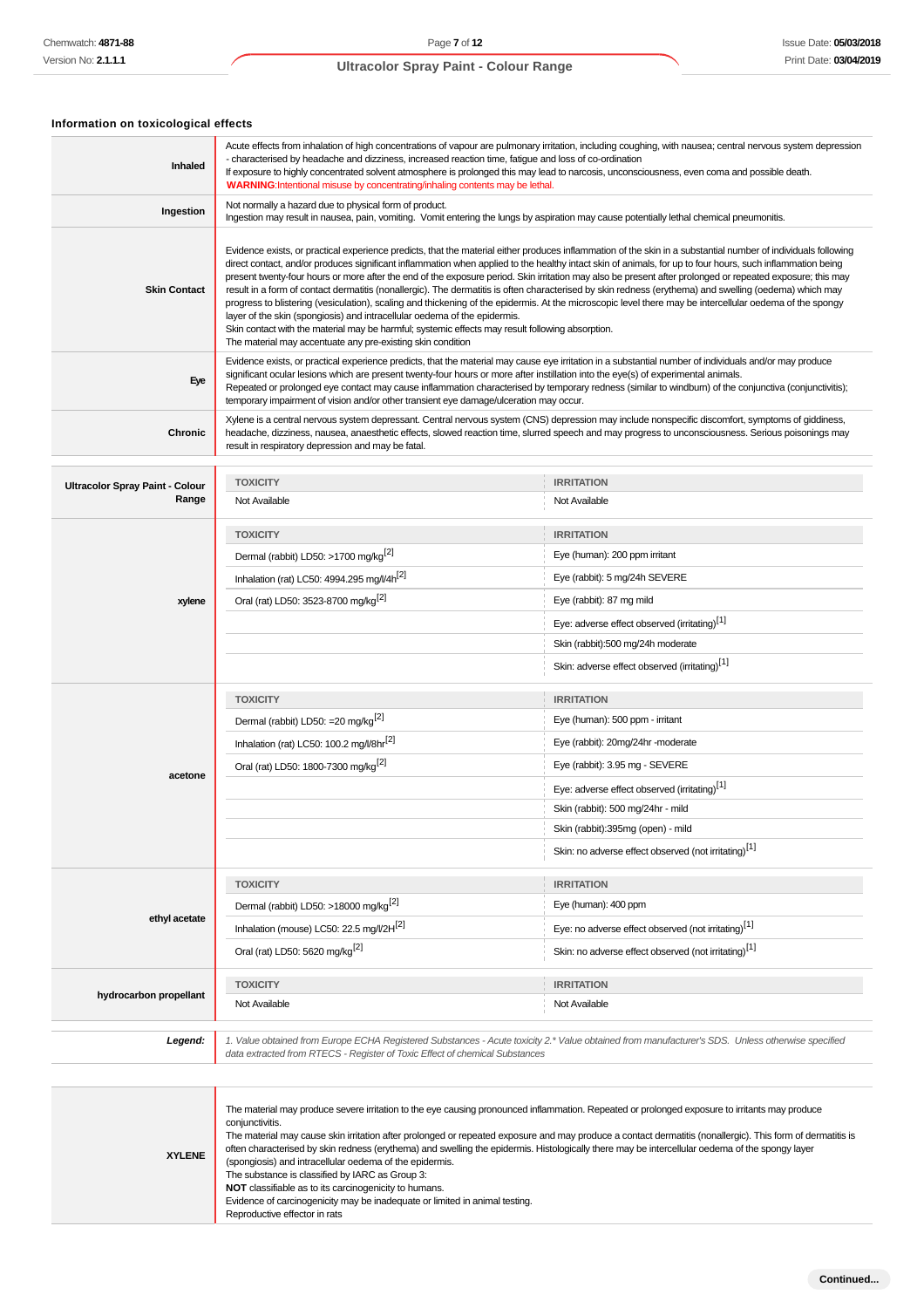| <b>ACETONE</b>                              | The material may cause skin irritation after prolonged or repeated exposure and may produce a contact dermatitis (nonallergic). This form of dermatitis is<br>often characterised by skin redness (erythema) and swelling epidermis. Histologically there may be intercellular oedema of the spongy layer (spongiosis)<br>and intracellular oedema of the epidermis.<br>for acetone:<br>The acute toxicity of acetone is low. Acetone is not a skin irritant or sensitiser but is a defatting agent to the skin. Acetone is an eye irritant. The subchronic<br>toxicity of acetone has been examined in mice and rats that were administered acetone in the drinking water and again in rats treated by oral gavage.<br>Acetone-induced increases in relative kidney weight changes were observed in male and female rats used in the oral 13-week study. Acetone treatment<br>caused increases in the relative liver weight in male and female rats that were not associated with histopathologic effects and the effects may have been<br>associated with microsomal enzyme induction. Haematologic effects consistent with macrocytic anaemia were also noted in male rats along with<br>hyperpigmentation in the spleen. The most notable findings in the mice were increased liver and decreased spleen weights. Overall, the no-observed-<br>effect-levels in the drinking water study were 1% for male rats (900 mg/kg/d) and male mice (2258 mg/kg/d), 2% for female mice (5945 mg/kg/d), and 5%<br>for female rats (3100 mg/kg/d). For developmental effects, a statistically significant reduction in foetal weight, and a slight, but statistically significant<br>increase in the percent incidence of later resorptions were seen in mice at 15,665 mg/m3 and in rats at 26,100 mg/m3. The no-observable-effect level for<br>developmental toxicity was determined to be 5220 mg/m3 for both rats and mice.<br>Teratogenic effects were not observed in rats and mice tested at 26,110 and 15,665 mg/m3, respectively. Lifetime dermal carcinogenicity studies in mice<br>treated with up to 0.2 mL of acetone did not reveal any increase in organ tumor incidence relative to untreated control animals.<br>The scientific literature contains many different studies that have measured either the neurobehavioural performance or neurophysiological response of<br>humans exposed to acetone. Effect levels ranging from about 600 to greater than 2375 mg/m3 have been reported. Neurobehavioral studies with acetone-<br>exposed employees have recently shown that 8-hr exposures in excess of 2375 mg/m3 were not associated with any dose-related changes in response time,<br>vigilance, or digit span scores. Clinical case studies, controlled human volunteer studies, animal research, and occupational field evaluations all indicate<br>that the NOAEL for this effect is 2375 mg/m3 or greater.                                                                                                                                                                                                                                                                                                                                                                                                                                                                                                                                                                                                                                                                                                                                                                                                                                                                                                                                                                                                                                                                                                                                                                                                                                                                                                                                                                                                                                                                                                                                                                                                                                                                                                                                                                                                   |   |  |
|---------------------------------------------|----------------------------------------------------------------------------------------------------------------------------------------------------------------------------------------------------------------------------------------------------------------------------------------------------------------------------------------------------------------------------------------------------------------------------------------------------------------------------------------------------------------------------------------------------------------------------------------------------------------------------------------------------------------------------------------------------------------------------------------------------------------------------------------------------------------------------------------------------------------------------------------------------------------------------------------------------------------------------------------------------------------------------------------------------------------------------------------------------------------------------------------------------------------------------------------------------------------------------------------------------------------------------------------------------------------------------------------------------------------------------------------------------------------------------------------------------------------------------------------------------------------------------------------------------------------------------------------------------------------------------------------------------------------------------------------------------------------------------------------------------------------------------------------------------------------------------------------------------------------------------------------------------------------------------------------------------------------------------------------------------------------------------------------------------------------------------------------------------------------------------------------------------------------------------------------------------------------------------------------------------------------------------------------------------------------------------------------------------------------------------------------------------------------------------------------------------------------------------------------------------------------------------------------------------------------------------------------------------------------------------------------------------------------------------------------------------------------------------------------------------------------------------------------------------------------------------------------------------------------------------------------------------------------------------------------------------------------------------------------------------------------------------------------------------------------------------------------------------------------------------------------------------------------------------------------------------------------------------------------------------------------------------------------------------------------------------------------------------------------------------------------------------------------------------------------------------------------------------------------------------------------------------------------------------------------------------------------------------------------------------------------------------------------------------------------------------------------------------------------------------------------------------------------------------------------------------------------------------------------------------------------------------------------------------------------------------------------------------------------------------------------------------------------------------------------------------------------------------------------------------------------------------------------------------------------------------------------------------------------------------------------------------------------------------------------------------------------------------------------------------------------------------------------------------------------------------------------------------------------------------------------------------------------------------------------------------------------------------------------------------------------------------------------------------------------------------------------------------------|---|--|
| <b>HYDROCARBON</b><br>PROPELLANT            | No significant acute toxicological data identified in literature search.<br>for Petroleum Hydrocarbon Gases:<br>In many cases, there is more than one potentially toxic constituent in a refinery gas. In those cases, the constituent that is most toxic for a particular endpoint<br>in an individual refinery stream is used to characterize the endpoint hazard for that stream. The hazard potential for each mammalian endpoint for each of<br>the petroleum hydrocarbon gases is dependent upon each petroleum hydrocarbon gas constituent endpoint toxicity values (LC50, LOAEL, etc.) and the<br>relative concentration of the constituent present in that gas. It should also be noted that for an individual petroleum hydrocarbon gas, the constituent<br>characterizing toxicity may be different for different mammalian endpoints, again, being dependent upon the concentration of the different constituents in<br>each, distinct petroleum hydrocarbon gas.<br>All Hydrocarbon Gases Category members contain primarily hydrocarbons (i.e., alkanes and alkenes) and occasionally asphyxiant gases like hydrogen.<br>The inorganic components of the petroleum hydrocarbon gases are less toxic than the C1 - C4 and C5 - C6 hydrocarbon components to both mammalian<br>and aquatic organisms. Unlike other petroleum product categories (e.g. gasoline, diesel fuel, lubricating oils, etc.), the inorganic and hydrocarbon<br>constituents of hydrocarbon gases can be evaluated for hazard individually to then predict the screening level hazard of the Category members<br>Acute toxicity: No acute toxicity LC50 values have been derived for the C1 -C4 and C5- C6 hydrocarbon (HC) fractions because no mortality was<br>observed at the highest exposure levels tested (~5 mg/l) for these petroleum hydrocarbon gas constituents. The order of acute toxicity of petroleum<br>hydrocarbon gas constituents from most to least toxic is:<br>C5-C6 HCs (LC50 > 1063 ppm) > C1-C4 HCs (LC50 > 10,000 ppm) > benzene (LC50 = 13,700 ppm) > butadiene (LC50 = 129,000 ppm) > asphyxiant<br>gases (hydrogen, carbon dioxide, nitrogen).<br>Repeat dose toxicity: With the exception of the asphyxiant gases, repeated dose toxicity has been observed in individual selected petroleum hydrocarbon<br>gas constituents. Based upon LOAEL values, the order of order of repeated-dose toxicity of these constituents from most toxic to the least toxic is:<br>Benzene (LOAEL .>=10 ppm) >C1-C4 HCs (LOAEL = 5,000 ppm; assumed to be 100% 2-butene) > C5-C6 HCs (LOAEL = 6,625 ppm) > butadiene<br>(LOAEL = 8,000 ppm) > asphyxiant gases (hydrogen, carbon dioxide, nitrogen).<br>Genotoxicity:<br>In vitro: The majority of the Petroleum Hydrocarbon Gases Category components are negative for in vitro genotoxicity. The exceptions are: benzene and<br>1,3-butadiene, which are genotoxic in bacterial and mammalian in vitro test systems.<br>In vivo: The majority of the Petroleum Hydrocarbon Gases Category components are negative for in vivo genotoxicity. The<br>exceptions are benzene and 1,3-butadiene, which are genotoxic in in vivo test systems<br>Developmental toxicity: Developmental effects were induced by two of the petroleum hydrocarbon gas constituents, benzene and the C5 -C6 hydrocarbon<br>fraction. No developmental toxicity was observed at the highest exposure levels tested for the other petroleum hydrocarbon gas constituents tested for this<br>effect. The asphyxiant gases have not been tested for developmental toxicity. Based on LOAEL and NOAEL values, the order of acute toxicity of these<br>constituents from most to least toxic is:<br>Benzene (LOAEL = 20 ppm) > butadiene (NOAEL .>=1,000 ppm) > C5-C6 HCs (LOAEL = 3,463 ppm) > C1-C4 HCs (NOAEL >=5,000 ppm; assumed to<br>be 100% 2-butene) > asphyxiant gases (hydrogen, carbon dioxide, nitrogen).<br>Reproductive toxicity: Reproductive effects were induced by only two petroleum hydrocarbon gas constituents, benzene and isobutane (a constituent of<br>the the C1-C4 hydrocarbon fraction). No reproductive toxicity was observed at the highest exposure levels tested for the other petroleum hydrocarbon gas<br>constituents tested for this effect. The asphyxiant gases have not been tested for reproductive toxicity. Based on LOAEL and NOAEL values, the order of<br>reproductive toxicity of these constituents from most to least toxic is:<br>Benzene (LOAEL = 300 ppm) > butadiene (NOAEL .>=6,000 ppm) > C5-C6 HCs (NOAEL .>=6,521 ppm) > C1-C4 HCs (LOAEL = 9,000 ppm; assumed<br>to be 100% isobutane) > asphyxiant gases (hydrogen, carbon dioxide, nitrogen) |   |  |
| <b>Acute Toxicity</b>                       | ✔<br>Carcinogenicity                                                                                                                                                                                                                                                                                                                                                                                                                                                                                                                                                                                                                                                                                                                                                                                                                                                                                                                                                                                                                                                                                                                                                                                                                                                                                                                                                                                                                                                                                                                                                                                                                                                                                                                                                                                                                                                                                                                                                                                                                                                                                                                                                                                                                                                                                                                                                                                                                                                                                                                                                                                                                                                                                                                                                                                                                                                                                                                                                                                                                                                                                                                                                                                                                                                                                                                                                                                                                                                                                                                                                                                                                                                                                                                                                                                                                                                                                                                                                                                                                                                                                                                                                                                                                                                                                                                                                                                                                                                                                                                                                                                                                                                                                                             | × |  |
| <b>Skin Irritation/Corrosion</b>            | ✔<br>Reproductivity                                                                                                                                                                                                                                                                                                                                                                                                                                                                                                                                                                                                                                                                                                                                                                                                                                                                                                                                                                                                                                                                                                                                                                                                                                                                                                                                                                                                                                                                                                                                                                                                                                                                                                                                                                                                                                                                                                                                                                                                                                                                                                                                                                                                                                                                                                                                                                                                                                                                                                                                                                                                                                                                                                                                                                                                                                                                                                                                                                                                                                                                                                                                                                                                                                                                                                                                                                                                                                                                                                                                                                                                                                                                                                                                                                                                                                                                                                                                                                                                                                                                                                                                                                                                                                                                                                                                                                                                                                                                                                                                                                                                                                                                                                              | × |  |
| Serious Eye Damage/Irritation               | ✔<br><b>STOT - Single Exposure</b>                                                                                                                                                                                                                                                                                                                                                                                                                                                                                                                                                                                                                                                                                                                                                                                                                                                                                                                                                                                                                                                                                                                                                                                                                                                                                                                                                                                                                                                                                                                                                                                                                                                                                                                                                                                                                                                                                                                                                                                                                                                                                                                                                                                                                                                                                                                                                                                                                                                                                                                                                                                                                                                                                                                                                                                                                                                                                                                                                                                                                                                                                                                                                                                                                                                                                                                                                                                                                                                                                                                                                                                                                                                                                                                                                                                                                                                                                                                                                                                                                                                                                                                                                                                                                                                                                                                                                                                                                                                                                                                                                                                                                                                                                               | ✔ |  |
| <b>Respiratory or Skin</b><br>sensitisation | ×<br><b>STOT - Repeated Exposure</b>                                                                                                                                                                                                                                                                                                                                                                                                                                                                                                                                                                                                                                                                                                                                                                                                                                                                                                                                                                                                                                                                                                                                                                                                                                                                                                                                                                                                                                                                                                                                                                                                                                                                                                                                                                                                                                                                                                                                                                                                                                                                                                                                                                                                                                                                                                                                                                                                                                                                                                                                                                                                                                                                                                                                                                                                                                                                                                                                                                                                                                                                                                                                                                                                                                                                                                                                                                                                                                                                                                                                                                                                                                                                                                                                                                                                                                                                                                                                                                                                                                                                                                                                                                                                                                                                                                                                                                                                                                                                                                                                                                                                                                                                                             | × |  |

**Mutagenicity X** Aspiration Hazard  $\boldsymbol{\mathsf{x}}$ **Legend:** – Data either not available or does not fill the criteria for classification – Data available to make classification

# **SECTION 12 ECOLOGICAL INFORMATION**

#### **Toxicity**

| Ultracolor Spray Paint - Colour<br>Range | <b>ENDPOINT</b>  | <b>TEST DURATION (HR)</b> | <b>SPECIES</b> | <b>SOURCE</b><br><b>VALUE</b>        |
|------------------------------------------|------------------|---------------------------|----------------|--------------------------------------|
|                                          | Not<br>Available | Not Available             | Not Available  | Not<br>Not<br>Available<br>Available |
| xylene                                   | <b>ENDPOINT</b>  | <b>TEST DURATION (HR)</b> | <b>SPECIES</b> | VALUE<br><b>SOURCE</b>               |
|                                          | <b>LC50</b>      | 96                        | Fish           | $2.6$ mg/L<br>$\overline{2}$         |
|                                          | EC50             | 48                        | Crustacea      | $1.8$ mg/L<br>$\overline{2}$         |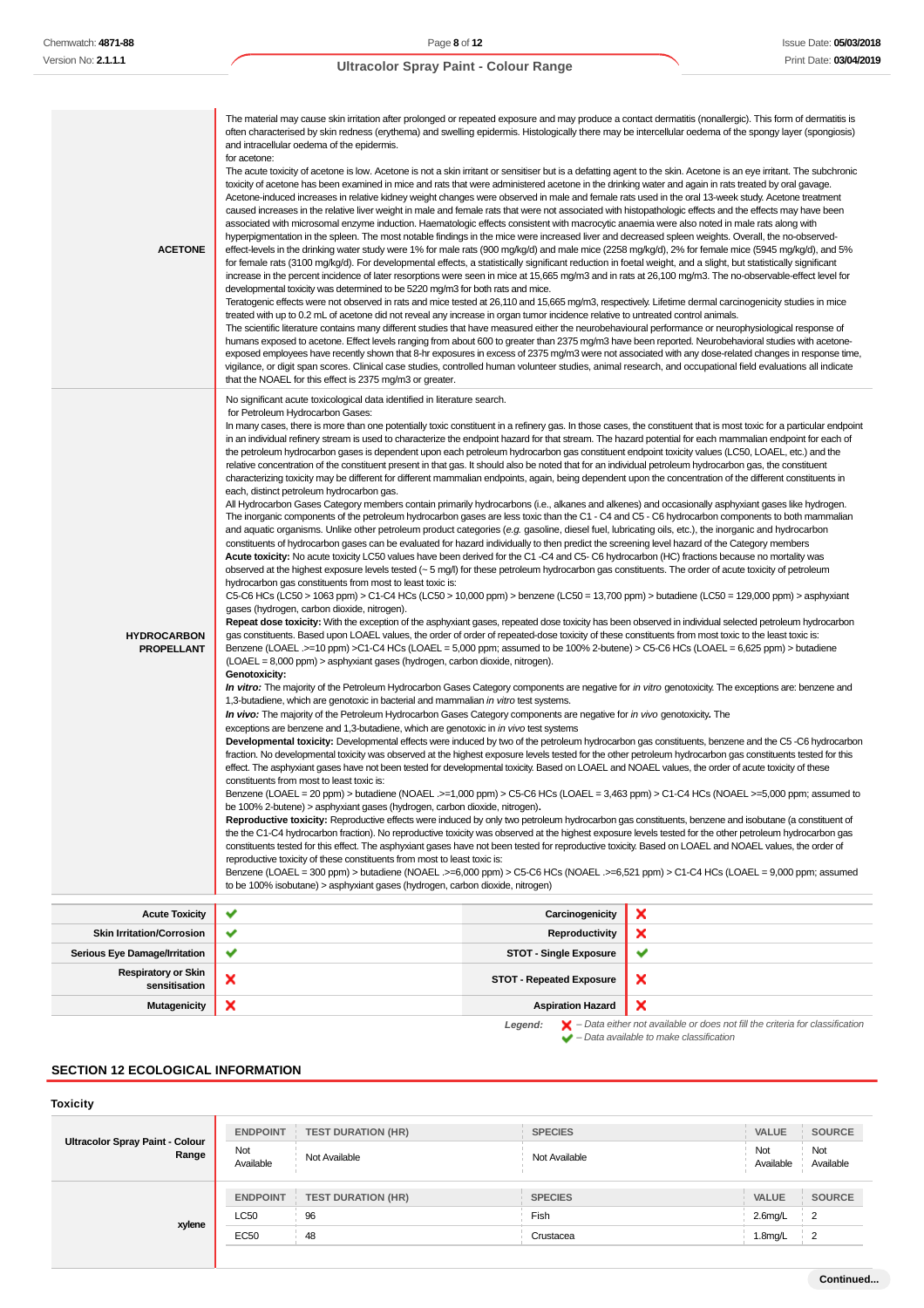|                        | <b>EC50</b>     | 72                        | Algae or other aquatic plants | 3.2mg/L      | $\overline{2}$ |
|------------------------|-----------------|---------------------------|-------------------------------|--------------|----------------|
|                        | <b>NOEC</b>     | 73                        | Algae or other aquatic plants | 0.44mg/L     | $\overline{2}$ |
|                        | <b>ENDPOINT</b> | <b>TEST DURATION (HR)</b> | <b>SPECIES</b>                | <b>VALUE</b> | <b>SOURCE</b>  |
|                        | <b>LC50</b>     | 96                        | Fish                          | 5-540mg/L    | 2              |
| acetone                | <b>EC50</b>     | 48                        | Crustacea                     | $>100$ mg/L  | 4              |
|                        | <b>EC50</b>     | 96                        | Algae or other aquatic plants | 20.565mg/L   | 4              |
|                        | <b>NOEC</b>     | 240                       | Crustacea                     | 1-866mg/L    | $\overline{2}$ |
|                        | <b>ENDPOINT</b> | <b>TEST DURATION (HR)</b> | <b>SPECIES</b>                | VALUE        | <b>SOURCE</b>  |
|                        | <b>LC50</b>     | 96                        | Fish                          | 54.314mg/L   | 3              |
| ethyl acetate          | <b>EC50</b>     | 48                        | Crustacea                     | 1-350mg/L    | 2              |
|                        | <b>EC50</b>     | 96                        | Algae or other aquatic plants | 4.146mg/L    | 3              |
|                        | <b>BCF</b>      | 24                        | Algae or other aquatic plants | $0.05$ mg/L  | 4              |
|                        | <b>NOEC</b>     | 48                        | Algae or other aquatic plants | $>1$ -mg/L   | $\overline{2}$ |
|                        | <b>ENDPOINT</b> | <b>TEST DURATION (HR)</b> | <b>SPECIES</b>                | VALUE        | <b>SOURCE</b>  |
| hydrocarbon propellant | <b>LC50</b>     | 96                        | Fish                          | 24.11mg/L    | 2              |
|                        | <b>EC50</b>     | 96                        | Algae or other aquatic plants | 7.71mg/L     | $\overline{2}$ |
|                        | <b>LC50</b>     | 96                        | Fish                          | 24.11mg/L    | $\overline{2}$ |
|                        | <b>EC50</b>     | 96                        | Algae or other aquatic plants | 7.71mg/L     | $\overline{2}$ |

13.12 Extracted from 1. IUCLID Toxicity Data 2. Europe ECHA Registered Substances - Ecotoxicological Information - Aquatic Toxicity 3. EPIWIN Suite V3.12<br>QSAR) - Aquatic Toxicity Data (Estimated) 4. US EPA, Ecotox database (Japan) - Bioconcentration Data 7. METI (Japan) - Bioconcentration Data 8. Vendor Data

#### **DO NOT** discharge into sewer or waterways.

# **Persistence and degradability**

| Ingredient    | Persistence: Water/Soil     | Persistence: Air                 |
|---------------|-----------------------------|----------------------------------|
| xylene        | HIGH (Half-life = 360 days) | LOW (Half-life $= 1.83$ days)    |
| acetone       | LOW (Half-life $= 14$ days) | MEDIUM (Half-life = 116.25 days) |
| ethyl acetate | LOW (Half-life $= 14$ days) | LOW (Half-life = $14.71$ days)   |

## **Bioaccumulative potential**

| Ingredient    | <b>Bioaccumulation</b> |
|---------------|------------------------|
| xylene        | $MEDIUM (BCF = 740)$   |
| acetone       | LOW (BCF = $0.69$ )    |
| ethyl acetate | $HIGH (BCF = 3300)$    |

## **Mobility in soil**

| Ingredient    | <b>Mobility</b>       |
|---------------|-----------------------|
| acetone       | $HIGH (KOC = 1.981)$  |
| ethyl acetate | LOW ( $KOC = 6.131$ ) |

## **SECTION 13 DISPOSAL CONSIDERATIONS**

#### **Waste treatment methods**

| Product / Packaging disposal | • Consult State Land Waste Management Authority for disposal.<br>Discharge contents of damaged aerosol cans at an approved site.<br>Allow small quantities to evaporate.<br>DO NOT incinerate or puncture aerosol cans.<br>Bury residues and emptied aerosol cans at an approved site. |
|------------------------------|----------------------------------------------------------------------------------------------------------------------------------------------------------------------------------------------------------------------------------------------------------------------------------------|
|------------------------------|----------------------------------------------------------------------------------------------------------------------------------------------------------------------------------------------------------------------------------------------------------------------------------------|

# **SECTION 14 TRANSPORT INFORMATION**

# **Labels Required**



**Marine Pollutant**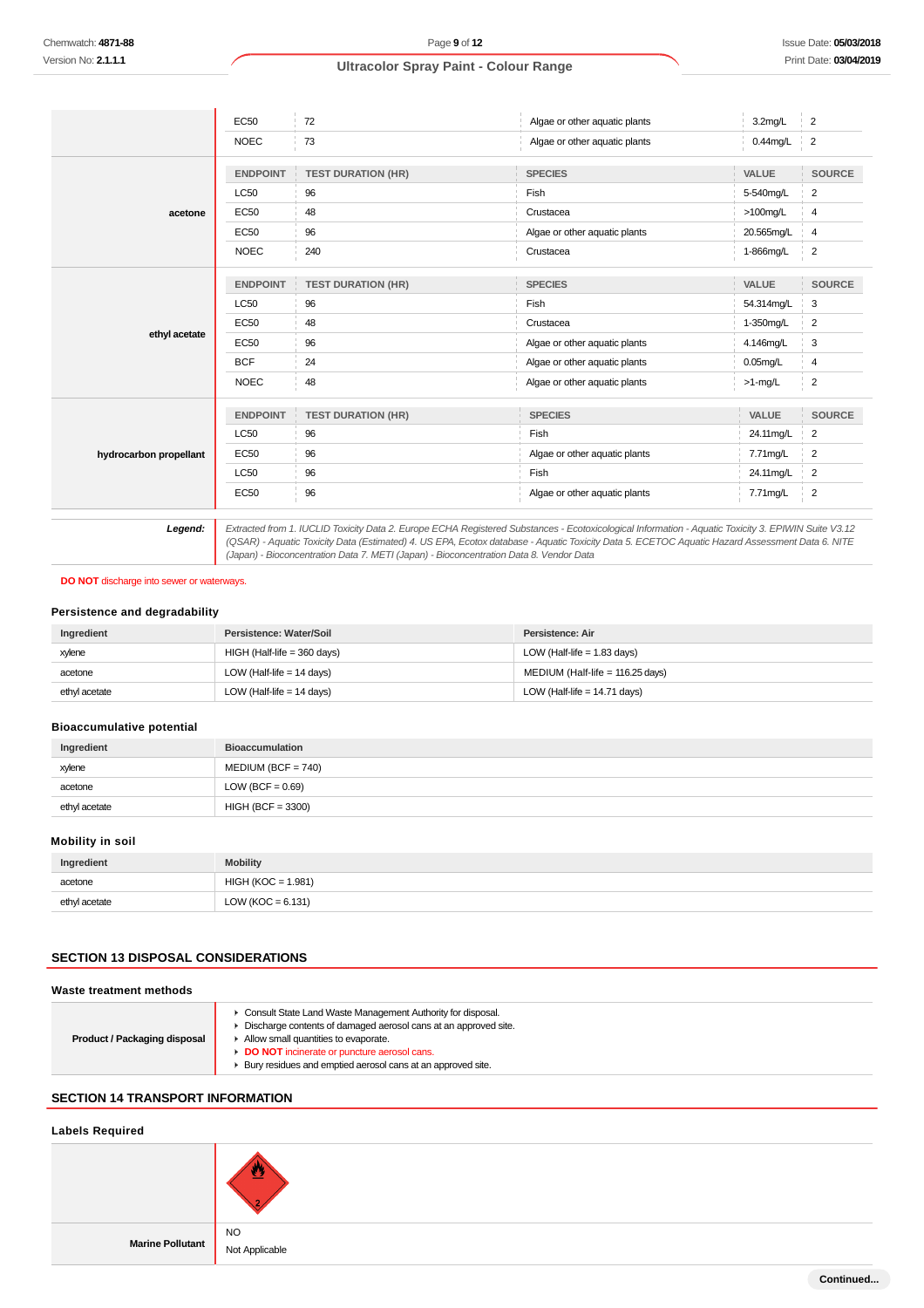| <b>HAZCHEM</b>             | <b>2Y</b>    |
|----------------------------|--------------|
| Land transport (ADG)       |              |
| <b>UN number</b>           | 1950         |
| UN proper shipping name    | AEROSOLS     |
| Transport hazard class(es) | Class<br>2.1 |

| $$ and $\sim$ . The set of $\sim$ . The set of $\sim$ | Not Applicable<br>Subrisk                                                  |  |  |
|-------------------------------------------------------|----------------------------------------------------------------------------|--|--|
| Packing group                                         | Not Applicable                                                             |  |  |
| <b>Environmental hazard</b>                           | Not Applicable                                                             |  |  |
| Special precautions for user                          | Special provisions<br>63 190 277 327 344 381<br>1000ml<br>Limited quantity |  |  |

# **Air transport (ICAO-IATA / DGR): NOT REGULATED FOR TRANSPORT OF DANGEROUS GOODS**

# **Sea transport (IMDG-Code / GGVSee)**

| <b>UN number</b>             | 1950                                                                 |                                                      |  |  |
|------------------------------|----------------------------------------------------------------------|------------------------------------------------------|--|--|
| UN proper shipping name      | <b>AEROSOLS</b>                                                      |                                                      |  |  |
| Transport hazard class(es)   | <b>IMDG Class</b><br>: 2.1<br><b>IMDG Subrisk</b>                    | Not Applicable                                       |  |  |
| Packing group                | Not Applicable                                                       |                                                      |  |  |
| <b>Environmental hazard</b>  | Not Applicable                                                       |                                                      |  |  |
| Special precautions for user | <b>EMS Number</b><br>Special provisions<br><b>Limited Quantities</b> | $F-D$ , S-U<br>63 190 277 327 344 381 959<br>1000 ml |  |  |

# **Transport in bulk according to Annex II of MARPOL and the IBC code**

Not Applicable

# **SECTION 15 REGULATORY INFORMATION**

# **Safety, health and environmental regulations / legislation specific for the substance or mixture**

# **XYLENE(1330-20-7) IS FOUND ON THE FOLLOWING REGULATORY LISTS**

| A TLENE(1330-20-7) IS FOUND ON THE FOLLOWING REGULATOR T LISTS                                                                                    |                                                                                                       |  |
|---------------------------------------------------------------------------------------------------------------------------------------------------|-------------------------------------------------------------------------------------------------------|--|
| Australia Dangerous Goods Code (ADG Code) - Dangerous Goods List<br>Australia Dangerous Goods Code (ADG Code) - List of Emergency Action Codes    | Australia Standard for the Uniform Scheduling of Medicines and Poisons (SUSMP) - Schedule<br>6        |  |
| Australia Exposure Standards                                                                                                                      | Australia Standard for the Uniform Scheduling of Medicines and Poisons (SUSMP) - Schedule             |  |
| Australia Hazardous Chemical Information System (HCIS) - Hazardous Chemicals<br>Australia Hazardous chemicals which may require Health Monitoring | GESAMP/EHS Composite List - GESAMP Hazard Profiles                                                    |  |
| Australia Inventory of Chemical Substances (AICS)                                                                                                 | IMO IBC Code Chapter 17: Summary of minimum requirements                                              |  |
| Australia Standard for the Uniform Scheduling of Medicines and Poisons (SUSMP) - Appendix                                                         | IMO MARPOL (Annex II) - List of Noxious Liquid Substances Carried in Bulk                             |  |
| $E$ (Part 2)                                                                                                                                      | IMO Provisional Categorization of Liquid Substances - List 3: (Trade-named) mixtures                  |  |
| Australia Standard for the Uniform Scheduling of Medicines and Poisons (SUSMP) - Appendix<br>$F$ (Part 3)                                         | containing at least 99% by weight of components already assessed by IMO, presenting safety<br>hazards |  |
| Australia Standard for the Uniform Scheduling of Medicines and Poisons (SUSMP) - Index                                                            | International Agency for Research on Cancer (IARC) - Agents Classified by the IARC                    |  |
| Australia Standard for the Uniform Scheduling of Medicines and Poisons (SUSMP) - Part 2,<br>Section Seven - Appendix I                            | Monographs<br>International Air Transport Association (IATA) Dangerous Goods Regulations              |  |
| Australia Standard for the Uniform Scheduling of Medicines and Poisons (SUSMP) - Schedule                                                         | International Maritime Dangerous Goods Requirements (IMDG Code)                                       |  |
| 5                                                                                                                                                 | United Nations Recommendations on the Transport of Dangerous Goods Model Regulations<br>(English)     |  |
| ACETONE(67-64-1) IS FOUND ON THE FOLLOWING REGULATORY LISTS                                                                                       |                                                                                                       |  |
| Australia Dangerous Goods Code (ADG Code) - Dangerous Goods List                                                                                  | Australia Standard for the Uniform Scheduling of Medicines and Poisons (SUSMP) - Schedule<br>5        |  |
| Australia Dangerous Goods Code (ADG Code) - List of Emergency Action Codes                                                                        |                                                                                                       |  |
| Australia Exposure Standards                                                                                                                      | GESAMP/EHS Composite List - GESAMP Hazard Profiles                                                    |  |
| Australia Hazardous Chemical Information System (HCIS) - Hazardous Chemicals                                                                      | IMO IBC Code Chapter 17: Summary of minimum requirements                                              |  |
| Australia Inventory of Chemical Substances (AICS)                                                                                                 | IMO IBC Code Chapter 18: List of products to which the Code does not apply                            |  |
| Australia Standard for the Uniform Scheduling of Medicines and Poisons (SUSMP) - Appendix                                                         | IMO MARPOL 73/78 (Annex II) - List of Other Liquid Substances                                         |  |
| $E$ (Part 2)                                                                                                                                      | International Air Transport Association (IATA) Dangerous Goods Regulations                            |  |
| Australia Standard for the Uniform Scheduling of Medicines and Poisons (SUSMP) - Appendix                                                         | International Maritime Dangerous Goods Requirements (IMDG Code)                                       |  |

F (Part 3) Australia Standard for the Uniform Scheduling of Medicines and Poisons (SUSMP) - Index

**ETHYL ACETATE(141-78-6) IS FOUND ON THE FOLLOWING REGULATORY LISTS**

United Nations Recommendations on the Transport of Dangerous Goods Model Regulations (English)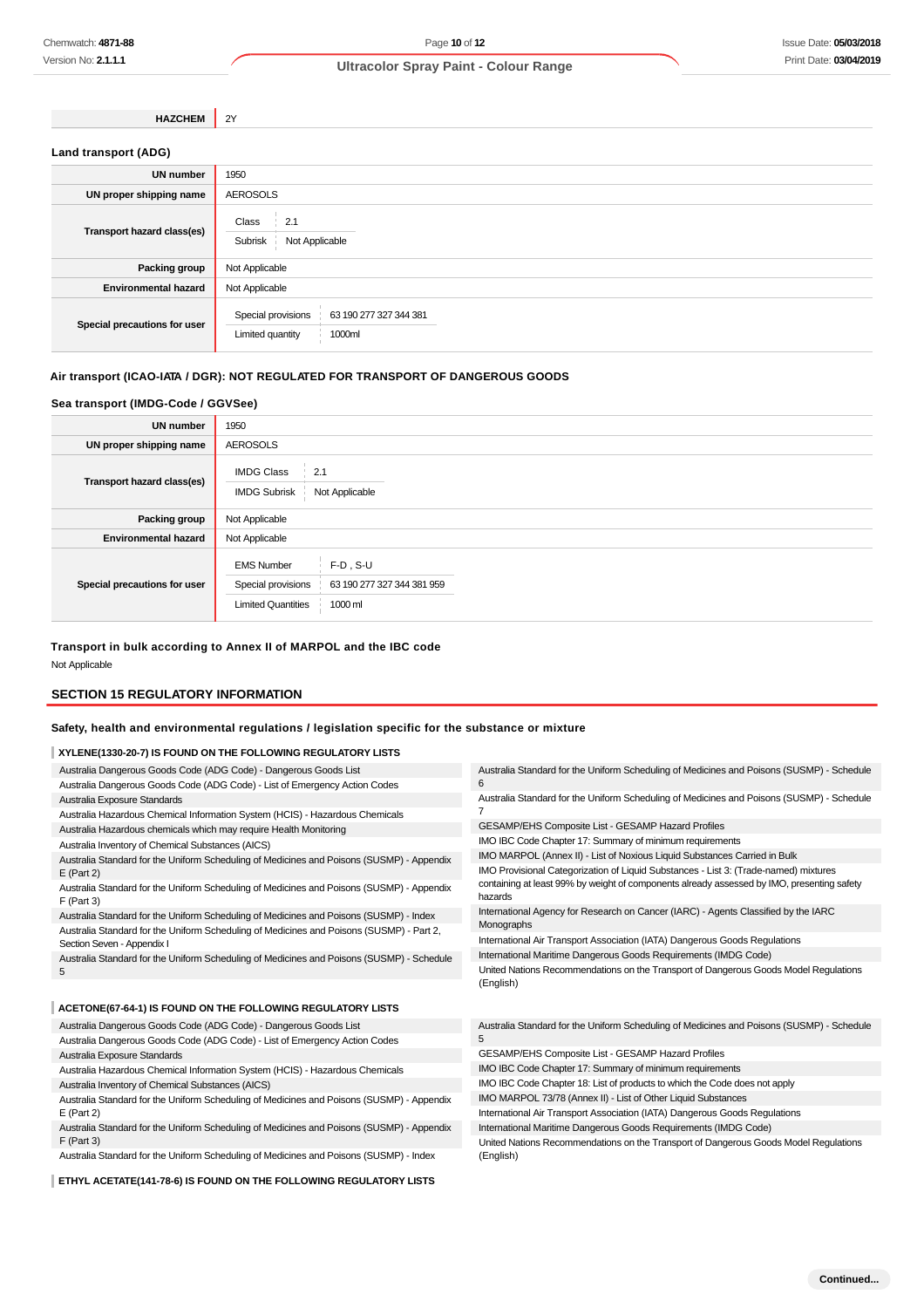Gases

#### **Ultracolor Spray Paint - Colour Range**

| Australia Dangerous Goods Code (ADG Code) - Dangerous Goods List                                          | GESAMP/EHS Composite List - GESAMP Hazard Profiles                                                |  |  |  |  |
|-----------------------------------------------------------------------------------------------------------|---------------------------------------------------------------------------------------------------|--|--|--|--|
| Australia Dangerous Goods Code (ADG Code) - List of Emergency Action Codes                                | IMO IBC Code Chapter 17: Summary of minimum requirements                                          |  |  |  |  |
| Australia Exposure Standards                                                                              | IMO MARPOL (Annex II) - List of Noxious Liquid Substances Carried in Bulk                         |  |  |  |  |
| Australia Hazardous Chemical Information System (HCIS) - Hazardous Chemicals                              | International Air Transport Association (IATA) Dangerous Goods Regulations                        |  |  |  |  |
| Australia Inventory of Chemical Substances (AICS)                                                         | International Maritime Dangerous Goods Requirements (IMDG Code)                                   |  |  |  |  |
| Australia Standard for the Uniform Scheduling of Medicines and Poisons (SUSMP) - Appendix<br>B (Part 3)   | United Nations Recommendations on the Transport of Dangerous Goods Model Regulations<br>(English) |  |  |  |  |
| Australia Standard for the Uniform Scheduling of Medicines and Poisons (SUSMP) - Index                    |                                                                                                   |  |  |  |  |
| HYDROCARBON PROPELLANT(68476-85-7.) IS FOUND ON THE FOLLOWING REGULATORY LISTS                            |                                                                                                   |  |  |  |  |
| Australia Dangerous Goods Code (ADG Code) - Dangerous Goods List                                          | Australia Standard for the Uniform Scheduling of Medicines and Poisons (SUSMP) - Appendix         |  |  |  |  |
| Australia Dangerous Goods Code (ADG Code) - List of Emergency Action Codes                                | $E$ (Part 2)                                                                                      |  |  |  |  |
| $\mathbf{A}$ , a constant $\mathbf{A}$ . It is a constant $\mathbf{A}$ . It is a constant of $\mathbf{A}$ | Augtralia Standard for the Uniform Schooluling of Modicines and Dejsons (SUSMD) Schoolule         |  |  |  |  |

Australia Dangerous Goods Code (ADG Code) - Packing Instruction - Liquefied and Dissolved Australia Exposure Standards Australia Hazardous Chemical Information System (HCIS) - Hazardous Chemicals Australia Inventory of Chemical Substances (AICS) ard for the Uniform Scheduling of Medicines and Poisons (SUSMP) - Schedule 5 International Air Transport Association (IATA) Dangerous Goods Regulations International Maritime Dangerous Goods Requirements (IMDG Code) United Nations Recommendations on the Transport of Dangerous Goods Model Regulations

(English)

#### **National Inventory Status**

| <b>National Inventory</b>     | <b>Status</b>                                                                                                                                                                                 |
|-------------------------------|-----------------------------------------------------------------------------------------------------------------------------------------------------------------------------------------------|
| Australia - AICS              | No (acrylic resin; pigments unregulated) Non-disclosed ingredients                                                                                                                            |
| Canada - DSL                  | No (acrylic resin; pigments unregulated) Non-disclosed ingredients                                                                                                                            |
| Canada - NDSL                 | No (acetone; xylene; ethyl acetate; hydrocarbon propellant; acrylic resin; pigments unregulated) Non-disclosed ingredients                                                                    |
| China - IECSC                 | No (acrylic resin; pigments unregulated) Non-disclosed ingredients                                                                                                                            |
| Europe - EINEC / ELINCS / NLP | No (acrylic resin; pigments unregulated) Non-disclosed ingredients                                                                                                                            |
| Japan - ENCS                  | No (acrylic resin; pigments unregulated) Non-disclosed ingredients                                                                                                                            |
| Korea - KECI                  | No (acrylic resin; pigments unregulated) Non-disclosed ingredients                                                                                                                            |
| New Zealand - NZIoC           | No (acrylic resin; pigments unregulated) Non-disclosed ingredients                                                                                                                            |
| Philippines - PICCS           | No (acrylic resin; pigments unregulated) Non-disclosed ingredients                                                                                                                            |
| USA - TSCA                    | No (acrylic resin; pigments unregulated) Non-disclosed ingredients                                                                                                                            |
| Taiwan - TCSI                 | No (acrylic resin; pigments unregulated) Non-disclosed ingredients                                                                                                                            |
| Mexico - INSQ                 | No (acrylic resin; pigments unregulated) Non-disclosed ingredients                                                                                                                            |
| Vietnam - NCI                 | No (acrylic resin; pigments unregulated) Non-disclosed ingredients                                                                                                                            |
| Russia - ARIPS                | No (acrylic resin; pigments unregulated) Non-disclosed ingredients                                                                                                                            |
| Thailand - TECI               | No (hydrocarbon propellant; acrylic resin; pigments unregulated) Non-disclosed ingredients                                                                                                    |
| Legend:                       | $Yes = All ingredients are on the inventory$<br>No = Not determined or one or more ingredients are not on the inventory and are not exempt from listing(see specific ingredients in brackets) |

#### **SECTION 16 OTHER INFORMATION**

| $\overline{\phantom{a}}$<br>. | .       |
|-------------------------------|---------|
|                               | 11<br>. |

#### **SDS Version Summary**

| Version | <b>Issue</b><br>Date | <b>Sections Updated</b>                                                                                                                          |
|---------|----------------------|--------------------------------------------------------------------------------------------------------------------------------------------------|
| 2.1.1.1 | 28/06/2013           | Acute Health (skin), Acute Health (swallowed), Advice to Doctor, Appearance, Classification, Ingredients, Physical Properties, Synonyms,<br>Name |

#### **Other information**

#### **Ingredients with multiple cas numbers**

| Name       | <b>AS No</b>                  |  |
|------------|-------------------------------|--|
| ellan<br>. | 76-86-8<br>6841<br><b>924</b> |  |
|            |                               |  |

Classification of the preparation and its individual components has drawn on official and authoritative sources as well as independent review by the Chemwatch Classification committee using available literature references.

The SDS is a Hazard Communication tool and should be used to assist in the Risk Assessment. Many factors determine whether the reported Hazards are Risks in the workplace or other settings. Risks may be determined by reference to Exposures Scenarios. Scale of use, frequency of use and current or available engineering controls must be considered.

#### **Definitions and abbreviations**

PC-TWA: Permissible Concentration-Time Weighted Average

PC-STEL: Permissible Concentration-Short Term Exposure Limit

IARC: International Agency for Research on Cancer ACGIH: American Conference of Governmental Industrial Hygienists

STEL: Short Term Exposure Limit

TEEL: Temporary Emergency Exposure Limit。

IDLH: Immediately Dangerous to Life or Health Concentrations

OSF: Odour Safety Factor